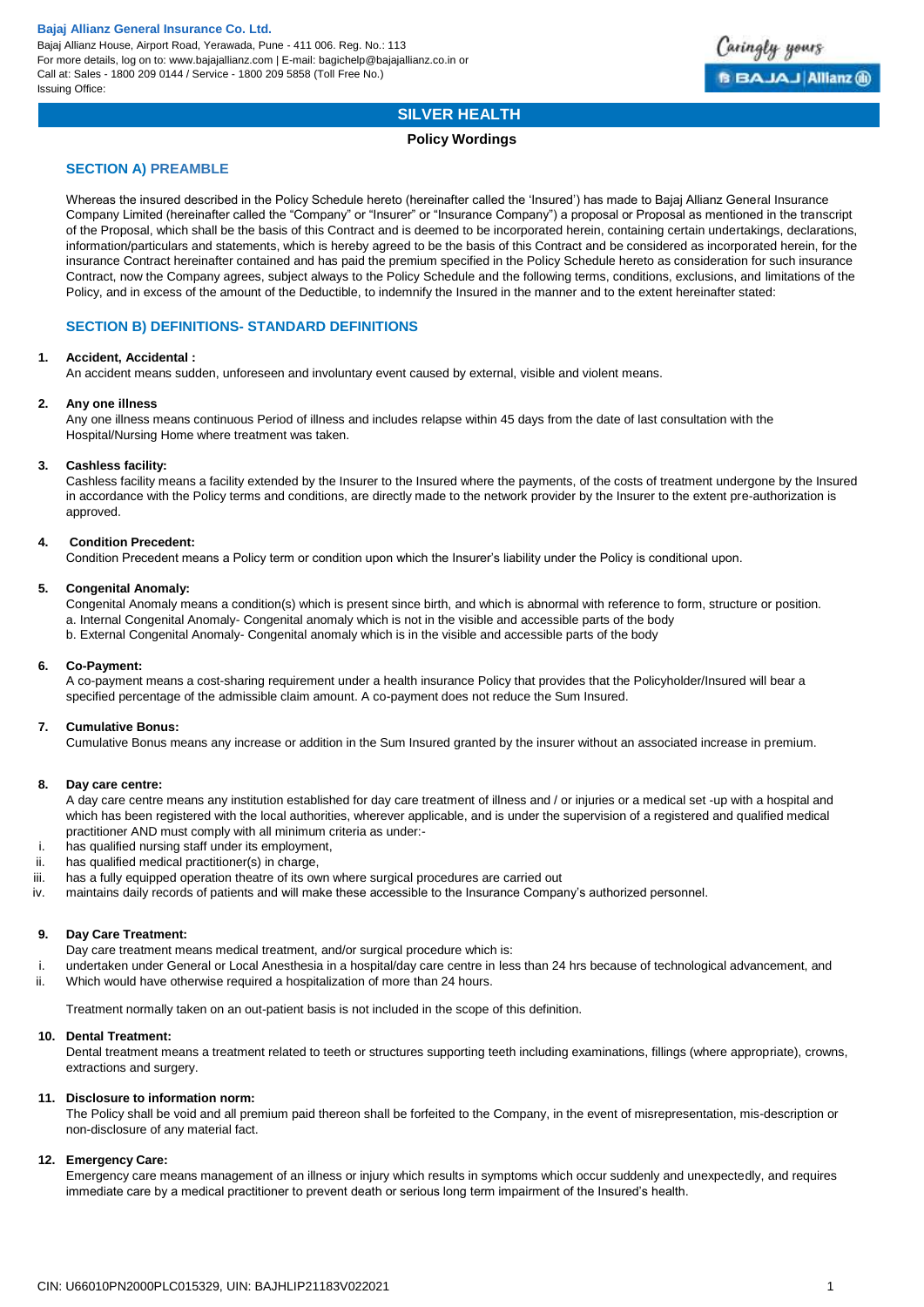Bajaj Allianz House, Airport Road, Yerawada, Pune - 411 006. Reg. No.: 113 For more details, log on to: www.bajajallianz.com | E-mail: bagichelp@bajajallianz.co.in or Call at: Sales - 1800 209 0144 / Service - 1800 209 5858 (Toll Free No.) Issuing Office:



### **SILVER HEALTH**

### **13. Grace Period:**

Grace period means the specified period of time immediately following the premium due date during which a payment can be made to renew or continue a Policy in force without loss of continuity benefits such as waiting periods and coverage of pre-existing diseases. Coverage is not available for the period for which no premium is received.

### **14. Hospital:**

A hospital means any institution established for in-patient care and day care treatment of illness and/or injuries and which has been registered as a hospital with the local authorities under the Clinical Establishments (Registration and Regulation) Act, 2010 or under the enactments specified under the Schedule of Section 56(1)

- of the said Act OR complies with all minimum criteria as under:
- i. has qualified nursing staff under its employment round the clock;
- ii. has at least 10 in-patient beds in towns having a population of less than 10,00,000 and at least 15 in-patient beds in all other places;
- iii. has qualified medical practitioner(s) in charge round the clock;
- iv. has a fully equipped operation theatre of its own where surgical procedures are carried out;
- v. maintains daily records of patients and makes these accessible to the Insurance Company's authorized personnel.

### **15. Hospitalization:**

Hospitalization means admission in a Hospital for a minimum period of 24 consecutive In patient Care hours except for specified procedures/ treatments, where such admission could be for a period of less than 24 consecutive hours.

### **16. Illness**

Illness means a sickness or a disease or pathological condition leading to the impairment of normal physiological function and requires medical treatment.

- a. Acute condition Acute condition is a disease, illness or injury that is likely to respond quickly to treatment which aims to return the person to his or her state of health immediately before suffering the disease/illness/injury which leads to full recovery.
- b. Chronic condition A chronic condition is defined as a disease, illness, or injury that has one or more of the following characteristics:
	- i. it needs ongoing or long-term monitoring through consultations, examinations, check-ups, and /or tests
	- ii. it needs ongoing or long-term control for relief of symptoms<br>iii it requires rehabilitation for the patient or for the patient to b
	- iii. it requires rehabilitation for the patient or for the patient to be specially trained to cope with it iv.
	- it continues indefinitely
	- v. it recurs or is likely to recur.

### **17. Injury**

Injury means accidental physical bodily harm excluding illness or disease solely and directly caused by external, violent and visible and evident means which is verified and certified by a Medical Practitioner.

### **18. Inpatient Care**

Inpatient care means treatment for which the Insured has to stay in a hospital for more than 24 hours for a covered event.

### **19. Intensive Care Unit**

Intensive care unit means an identified section, ward or wing of a hospital which is under the constant supervision of a dedicated medical practitioner(s), and which is specially equipped for the continuous monitoring and treatment of patients who are in a critical condition, or require life support facilities and where the level of

care and supervision is considerably more sophisticated and intensive than in the ordinary and other wards.

### **20. ICU Charges**

ICU (Intensive Care Unit) Charges means the amount charged by a Hospital towards ICU expenses which shall include the expenses for ICU bed, general medical support services provided to any ICU patient including monitoring devices, critical care nursing and intensivist charges.

### **21. Kidney Failure Requiring Regular Dialysis :**

End stage renal disease presenting as chronic irreversible failure of both kidneys to function, as a result of which either regular renal dialysis (hemodialysis or peritoneal dialysis) is instituted or renal transplantation is carried out. Diagnosis has to be confirmed by a Specialist Medical Practitioner.

### **22. Maternity expenses:**

Maternity expenses means;

a) medical treatment expenses traceable to childbirth (including complicated deliveries and caesarean sections incurred during hospitalization);

b) expenses towards lawful medical termination of pregnancy during the Policy Period.

### **23. Medical Advice:**

Medical advice means any consultation or advice from a Medical Practitioner including the issuance of any prescription or follow up prescription.

#### **24. Medical expenses:**

Medical Expenses means those expenses that an Insured has necessarily and actually incurred for medical treatment on account of Illness or Accident on the advice of a Medical Practitioner, as long as these are no more than would have been payable if the Insured had not been Insured and no more than other hospitals or Medical practitioners in the same locality would have charged for the same medical treatment.

### **25. Medical Practitioner/Doctor/ Physician:**

Medical Practitioner means a person who holds a valid registration from the Medical Council of any State or Medical Council of India or Council for Indian Medicine or for Homeopathy or Ayurvedic and or such other authorities set up by the Government of India or a State Government and is thereby entitled to practice medicine within its jurisdiction; and is acting within its scope and jurisdiction of license.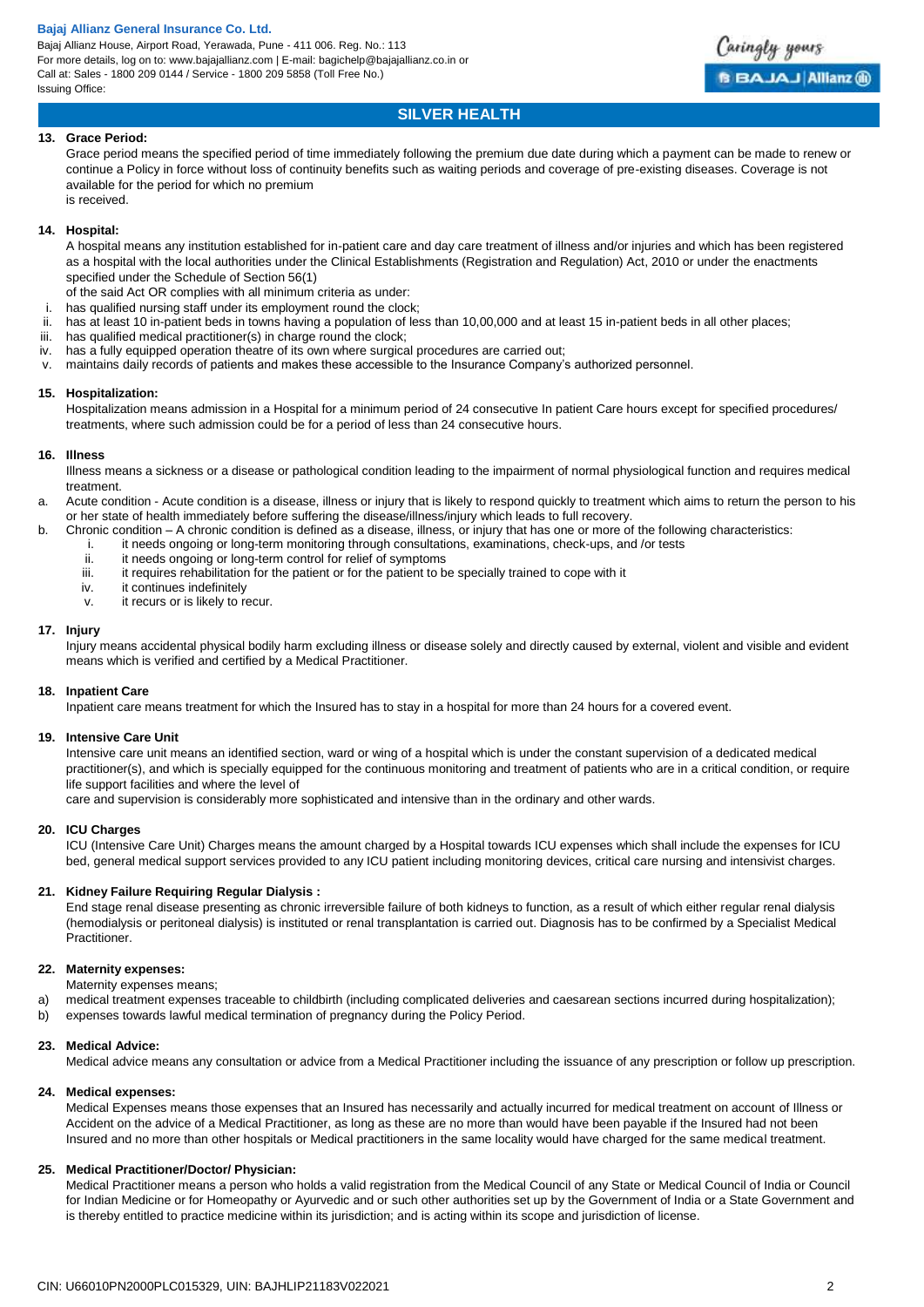Bajaj Allianz House, Airport Road, Yerawada, Pune - 411 006. Reg. No.: 113 For more details, log on to: www.bajajallianz.com | E-mail: bagichelp@bajajallianz.co.in or Call at: Sales - 1800 209 0144 / Service - 1800 209 5858 (Toll Free No.) Issuing Office:



### **26. Medically Necessary Treatment:**

- Medically necessary treatment means any treatment, tests, medication, or stay in hospital or part of a stay in hospital which
- i. is required for the medical management of the illness or injury suffered by the Insured;
- ii. must not exceed the level of care necessary to provide safe, adequate and appropriate medical care in scope, duration, or intensity;
- iii. must have been prescribed by a medical practitioner,
- iv. must conform to the professional standards widely accepted in international medical practice or by the medical community in India.

### **27. Migration:**

Migration means, the right accorded to health insurance policyholders (including all members under family cover and members of group health insurance policy), to transfer the credit gained for pre-existing conditions and time bound exclusions, with the same insurer.

#### **28. Network Provider:**

Network Provider means hospitals or health care providers enlisted by an insurer, TPA or jointly by an Insurer and TPA to provide medical services to an insured by a cashless facility.

### **29. New Born Baby**

Newborn baby means baby born during the Policy Period and is aged up to 90 days.

### **30. Non- Network Provider:**

Non-Network provider means any hospital, day care centre or other provider that is not part of the network.

### **31. Notification of Claim:**

Notification of claim means the process of intimating a claim to the insurer or TPA through any of the recognized modes of communication.

### **32. OPD treatment:**

OPD treatment means one in which the Insured visits a clinic / hospital or associated facility like a consultation room for diagnosis and treatment based on the advice of a Medical Practitioner. The Insured is not admitted as a day care or in-patient.

### **33. Portability:**

Portability means the right accorded to an individual health insurance policyholder (including all members under family cover) to transfer the credit gained for pre-existing conditions and time-bound exclusions from one insurer to another.

### **34. Pre-Existing Disease:**

Pre- existing disease means any condition, ailment or injury or disease

- a. That is/are diagnosed by a physician within 48 months prior to the effective date of the policy issued by the insurer or its reinstatement **Or**
- b. For which medical advice or treatment was recommended by, or received from, a physician within 48 months prior to the effective date of the policy issued by the insurer or its reinstatement.

### **35. Pre-hospitalization Medical Expenses:**

Pre-hospitalization Medical Expenses means medical expenses incurred during predefined number of days preceding the hospitalization of the Insured Person, provided that:

- a. Such Medical Expenses are incurred for the same condition for which the Insured Person's Hospitalization was required, and
- b. The In-patient Hospitalization claim for such Hospitalization is admissible by the Insurance Company.

### **36. Post-hospitalization Medical Expenses:**

Post-hospitalization Medical Expenses means medical expenses incurred during predefined number of days immediately after the Insured Person is discharged from the hospital provided that:

- a. Such Medical Expenses are for the same condition for which the Insured Person's hospitalization was required, and
- b. The inpatient hospitalization claim for such hospitalization is admissible by the Insurance Company.

### **37. Qualified Nurse:**

Qualified nurse means a person who holds a valid registration from the Nursing Council of India or the Nursing Council of any state in India.

### **38. Reasonable and Customary charges**

Reasonable and Customary charges means the charges for services or supplies, which are the standard charges for the specific provider and consistent with the prevailing charges in the geographical area for identical or similar services, taking into account the nature of the illness / injury involved.

### **39. Renewal**

Renewal means the terms on which the contract of insurance can be renewed on mutual consent with a provision of grace period for treating the renewal continuous for the purpose of gaining credit for pre-existing diseases, time-bound exclusions and for all waiting periods.

#### **40. Room rent**

Room Rent means the amount charged by a Hospital towards Room and Boarding expenses and shall include the associated medical expenses.

### **41. Surgery or Surgical Procedure**

Surgery or Surgical Procedure means manual and / or operative procedure (s) required for treatment of an illness or injury, correction of deformities and defects, diagnosis and cure of diseases, relief from suffering and prolongation of life, performed in a hospital or day care centre by a medical practitioner.

Caringly yours

**BBAJAJ Allianz @**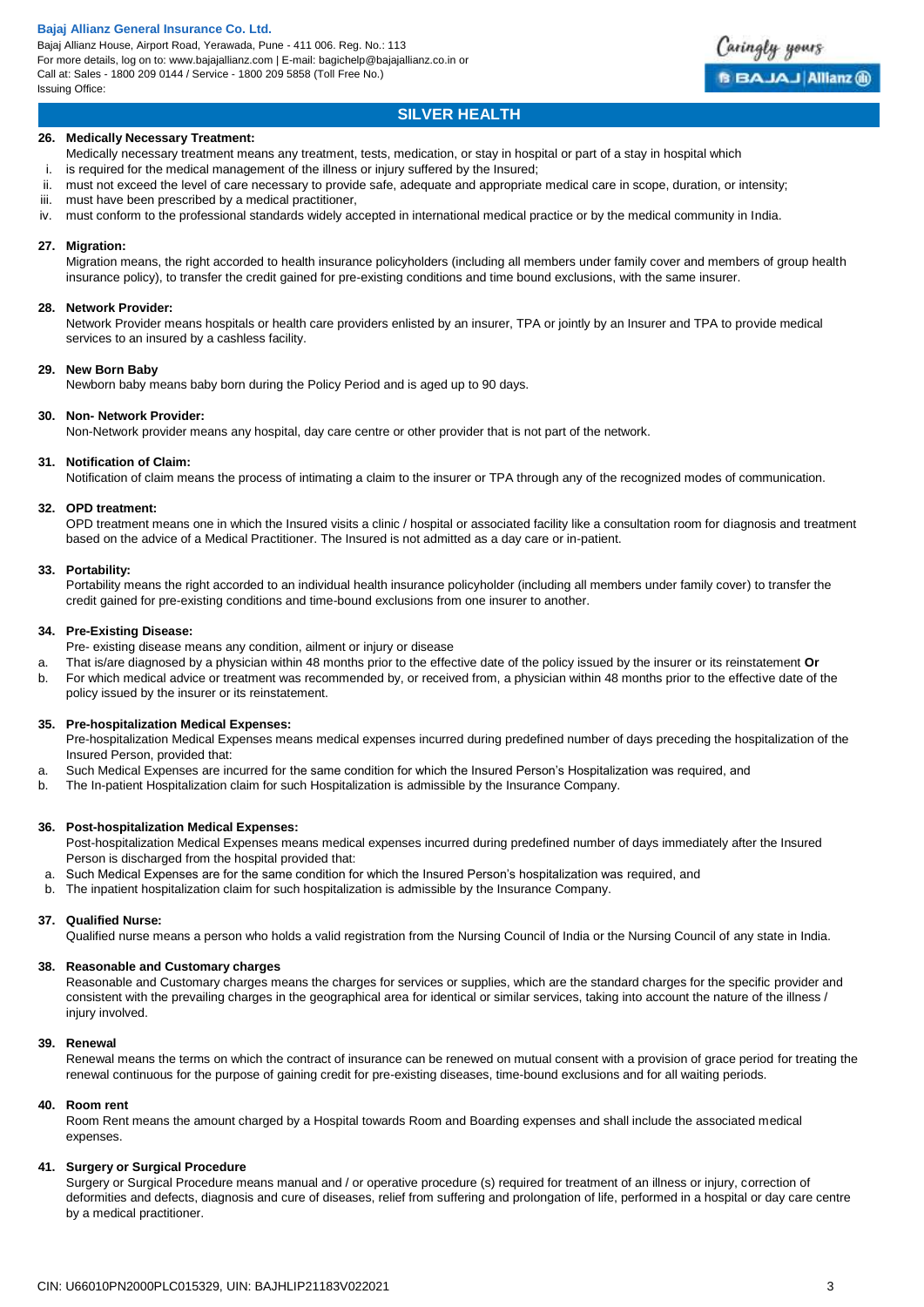Bajaj Allianz House, Airport Road, Yerawada, Pune - 411 006. Reg. No.: 113 For more details, log on to: www.bajajallianz.com | E-mail: bagichelp@bajajallianz.co.in or Call at: Sales - 1800 209 0144 / Service - 1800 209 5858 (Toll Free No.) Issuing Office:



### **SILVER HEALTH**

### **42. Unproven/Experimental treatment**

Unproven/Experimental treatment means treatment, including drug Experimental therapy, which is not based on established medical practice in India, is treatment experimental or unproven.

### **SECTION B) DEFINITIONS- SPECIFIC DEFINITIONS**

#### **1. Act of Terrorism**

Means an act or thing by any person or group(s) of persons, whether acting alone or on behalf of or in connection with or in connivance with or at the instance or instigation of any person or group(s) or organisation(s) or associations(s), who are committed or proclaimed to be committed for political, religious or ideological purposes, whether such person or group(s) of persons or organisation(s) or association(s) are or are not banned any law, in such a manner or with intent to threaten the unity, integrity, security or sovereignty of India or to strike terror in the people or any section of the people by using bombs, dynamite or other explosive substances or inflammable substances or firearms or other lethal weapons or poisons or noxious gases or other chemicals or by any other substances (whether biological or otherwise) of a hazardous nature or by any other means whatsoever, with intend to cause, or likely to cause, death or, or injuries to any person or persons or loss of, or damage to, or destruction of, property or disruption of any supplies or services essential to the life of the community or causes damage or destruction of any property or equipment used or intended to be used for the defense of India or in connection with any other purposes of the Government of India, any State Government or an of their agencies, or detains any person and threatens to kill or injure such person in order to compel the Government or any other person to do or abstain from doing any act. Provided further that for the above acts appropriate criminal prosecution has been initiated by police and charge sheet has been filed in competent court of criminal jurisdiction, either under special law or under general law.

### **2. Bajaj Allianz Network Hospitals / Network Hospitals/Network Providers :**

Bajaj Allianz Network Hospitals / Network Hospitals means the Hospitals which have been empanelled by the Insurer as per the latest version of the list of Hospitals maintained by the Insurer, which is available to You on request. For updated list please visit our website.

### **3. Bajaj Allianz Diagnostic Centre :**

Bajaj Allianz Diagnostic Centre means the diagnostic centers which have been empanelled by us as per the latest version of the schedule of diagnostic centers maintained by Us, which is available to You on request.

### **4. Endorsement**

means any writing on a Policy Schedule or Policy, in addition to its normal wording which supplements or modifies its terms. It may be added when Policy is prepared, or subsequently. Provided however any Service Level Agreement [SLA] or Agreement/MOU laying down various service levels shall not be treated as Endorsement.

### **5. Family or Family Members**

**For the purpose of this Policy**- includes the Insured; his/her lawfully wedded spouse

#### **6. Limit of Indemnity**

Limit of Indemnity represents Our maximum liability to make payment for each and every claim per person and collectively for all persons mentioned in the Schedule during the Policy Period and in the aggregate for the person(s) named in the schedule during the Policy Period, and means the amount stated in the Schedule against each Cover.

#### **7. Medical Consumable**

Medical consumables and equipment includes syringes, needles, sutures, staples, packaging, tubing, catheters, medical gloves, gowns, masks, adhesives and sealants for wound dressing and a whole host of other devices and tools used with a hospital or surgical environment.

### **8. Named Insured/ Insured/Insured Person:**

Insured means the persons, or his Family Members, named in the Schedule provided that an Insured or his Family Members has attained the age of 3 months and is not older than 65 years of age at the commencement of the Policy Period.

- **9. Policy or Contract** means the Proposal, the Policy Schedule, along with these Terms and Conditions issued to the Insured and any annexures and/or Endorsements attaching to and / or forming part thereof either at the commencement of Policy Period or during the Policy Period.
- **10. Policy Schedule or Schedule** means the Policy Schedule and any annexure or Endorsements to it, if any, as issued by the Company, which forms part of Policy.
- **11. Policy Period** means period from risk inception date [RID] to risk end date [RED], as mentioned in the Policy Schedule.

#### **12. Single Private room**

Single Private Room means a single occupancy air-conditioned room with an attached washroom/toilet. Such room must be the most economical of all accommodation available as single occupancy in that hospital and excludes a suite.

- **13. Schedule** means the schedule and any annexure to it.
- **14. You, Your, Yourself, Your Family** named in the Policy Schedule means the Insured or Insured's Family Members who are beneficiaries that We insure as set out in the Schedule.
- **15. We, Our, Ours** means the Bajaj Allianz General Insurance Company Limited.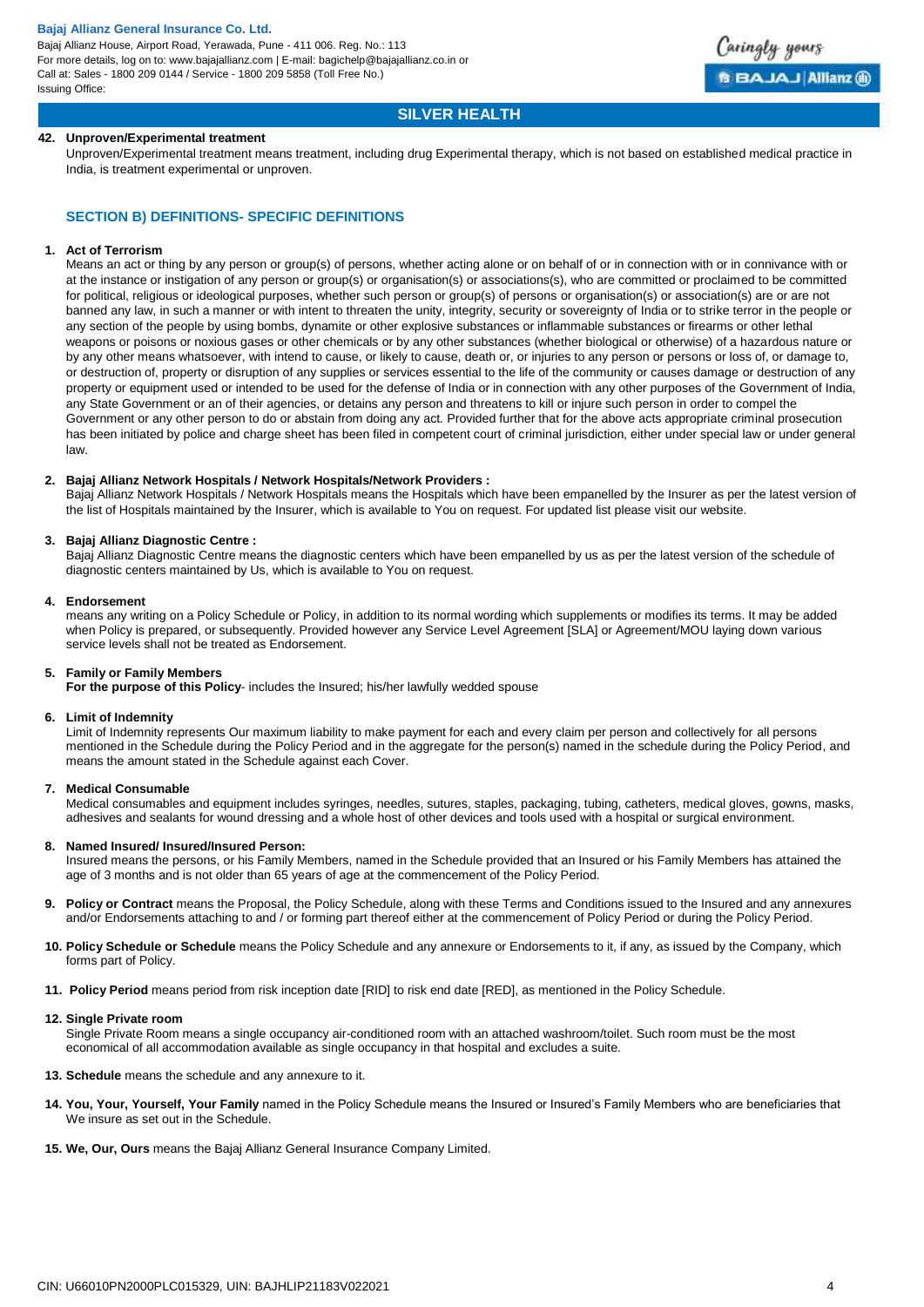

### **SILVER HEALTH**

### **SECTION C) COVERAGE**

**Types of Policy:** Silver Health-Individual

**Tenure of Policy:**

1year

#### **Scope of cover:**

The Company hereby agrees to pay reasonable and customary expenses in respect of an admissible claim, any or all of the following covers subject to the Sum Insured, sub-limits, terms, conditions and definitions, exclusions contained or otherwise expressed in this Policy.

### **1. Medical Expenses**

If You are hospitalized on the advice of a Doctor because of Illness or Accidental Bodily Injury sustained or contracted during the Policy Period, then We will pay You, Reasonable and Customary Medical Expenses incurred as below:-

### **a. Hospitalization expenses**

As an in-patient in a Hospital for accommodation, Boarding Expenses including patients diet as provided by the hospital / nursing home, nursing care, the attention of medically qualified staff, undergoing medically necessary procedures, and medical consumables.

#### **b. Pre Hospitalisation and Post Hospitalisation expenses**

An amount equivalent to 3% of the hospitalisation expenses covered in a) in respect of any and all pre hospitalisation and post hospitalisation expenses.

### **2. Ambulance Expenses**

If We accept a claim under Cover C1), then We will also indemnify Your reasonable costs of being transferred to hospital or between Hospitals in the Hospital's ambulance or in an ambulance provided by any ambulance service provider to a maximum of Rs.1,000/- per claim.

### **3. Medical Check-up**

At the end of every continuous period of 4 years during which You have held Our Silver Health policy without making a claim, You may apply to Us for a free medical check up (physician consultation, laboratory tests for fasting blood glucose and complete blood count, serum cholesterol, urine routine, chest X-ray and ECG only) at a Bajaj Allianz Diagnostic Centre, the location of which We will specify at the time of Your application. For the avoidance of doubt, We shall not be liable for any other ancillary or peripheral costs or expenses (including but not limited to those for transportation, accommodation or sustenance)

Contact Email id- [healthcheck@bajajallianz.co.in](mailto:healthcheck@bajajallianz.co.in)

Note: Payment under this benefit will not reduce the base sum insured mentioned in policy Schedule.

#### **4. Modern Treatment Methods and Advancement in Technologies**

Modern Treatment Methods and Advancement in Technologies (as per below list) shall be restricted to 50% of Sum Insured or Maximum upto 5 Lacs whichever is lower.

- A. Uterine Artery Embolization and HIFU
- B. Balloon Sinuplasty
- C. Deep Brain stimulation
- D. Oral chemotherapy
- E. Immunotherapy- Monoclonal Antibody to be given as injection
- F. Intra vitreal injections
- G. Robotic surgeries
- H. Stereotactic radio surgeries
- I. Bronchical Thermoplasty
- J. Vaporisation of the prostrate (Green laser treatment or holmium laser treatment)
- K. IONM -(Intra Operative Neuro Monitoring)
- Stem cell therapy: Hematopoietic stem cells for bone marrow transplant for haematological conditions to be covered. This cover is subject to the Sum Insured, sub-limits, terms, conditions and definitions, exclusions contained or otherwise expressed in this Policy.

### **SECTION D) EXCLUSIONS UNDER THE POLICY - STANDARD EXCLUSIONS**

We shall not be liable to make any payment for any claim directly or indirectly caused by, based on, arising out of or attributable to any of the following

### **I. Waiting Period**

### **1. Pre-existing Diseases waiting period (Excl01)**

- a. Expenses related to the treatment of a pre-existing Disease (PED) and its direct complications shall be excluded until the expiry of 12 months of continuous coverage after the date of inception of the first Silver Health Policy with us.
- b. In case of enhancement of Sum Insured the exclusion shall apply afresh to the extent of Sum Insured increase.
- c. If the Insured is continuously covered without any break as defined under the portability norms of the extant IRDAI (Health Insurance) Regulations then waiting period for the same would be reduced to the extent of prior coverage.
- d. Coverage under the Policy after the expiry of 12 months for any pre-existing disease is subject to the same being declared at the time of application and accepted by Us.

NOTE:

 For any one Pre-existing Illness covered under this Policy (if this Policy is the renewal without break of an earlier Silver health Policy issued by Us and held for a continuous period of one year) our liability will be restricted to 50% of the Limit of Indemnity.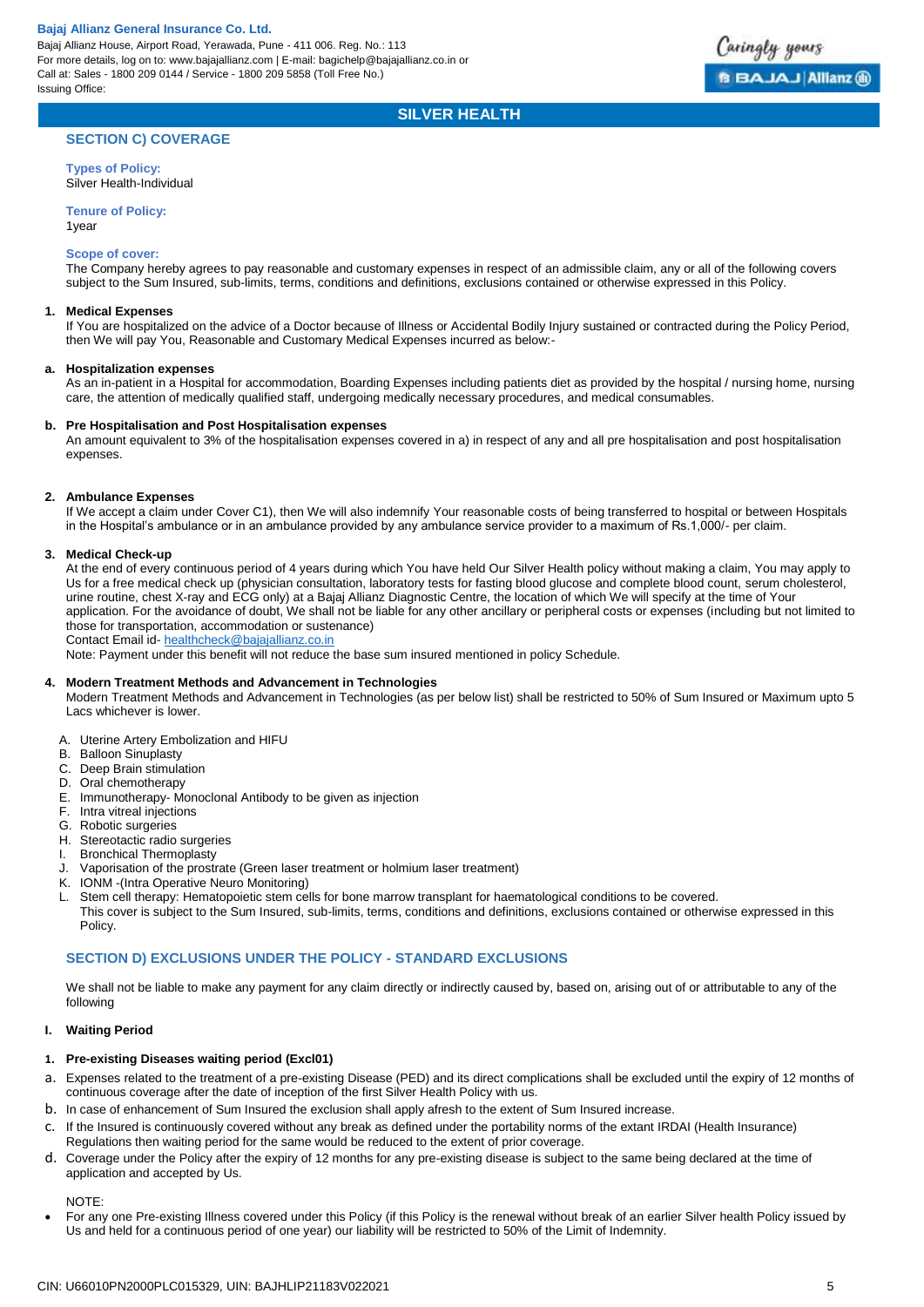Bajaj Allianz House, Airport Road, Yerawada, Pune - 411 006. Reg. No.: 113 For more details, log on to: www.bajajallianz.com | E-mail: bagichelp@bajajallianz.co.in or Call at: Sales - 1800 209 0144 / Service - 1800 209 5858 (Toll Free No.) Issuing Office:

### **SILVER HEALTH**

### **2. Specified disease/procedure waiting period (Excl02)**

- a. Expenses related to the treatment of the listed Conditions, surgeries/treatments shall be excluded until the expiry of 12 months of continuous coverage after the date of inception of the first Silver Health Policy with Us. This exclusion shall not be applicable for claims arising due to an accident.
- b. In case of enhancement of Sum Insured the exclusion shall apply afresh to the extent of Sum Insured increase.
- c. If any of the specified disease/procedure falls under the waiting period specified for Pre-Existing diseases, then the longer of the two waiting periods shall apply.
- d. The waiting period for listed conditions shall apply even if contracted after the Policy or declared and accepted without a specific exclusion.
- e. If the Insured is continuously covered without any break as defined under the applicable norms on portability stipulated by IRDAI, then waiting period for the same would be reduced to the extent of prior coverage.
- f. List of specific diseases/procedures is as below

| 1. Surgery for gastric or duodenal ulcers,          | 14. Fissure in ano                                                                                                |
|-----------------------------------------------------|-------------------------------------------------------------------------------------------------------------------|
| 2. Benign prostatic hypertrophy                     | 15. Fibromyoma                                                                                                    |
| 3. Hydrocele                                        | 16. Hysterectomy                                                                                                  |
| 4. Haemorrhoids                                     | 17. Surgery on skin/ all internal or external tumours/cysts/<br>nodules/polyps of any kind including breast lumps |
| 5. Dysfunctional uterine bleeding                   | 18. Treatment for benign tumors or malignant conditions or for<br>organomegaly                                    |
| 6. Endometriosis                                    | 19. Surgery on joints                                                                                             |
| 7. Stones in the urinary and biliary systems        | 20. Mental Illness                                                                                                |
| 8. Prolapse of genitourinary/intra abdominal organs | 21. Genetic disorders                                                                                             |
| 9. Surgery on ears                                  | 22. Macular Degeneration                                                                                          |
| 10. Treatment for prolapsed intervertebral discs    | 23. Parkinson's Disease                                                                                           |
| 11. Cataracts,                                      | 24. Alzheimer's disease                                                                                           |
| 12. Hernia of all types                             | 25. Bariatric Surgery                                                                                             |
| 13. Fistulae                                        |                                                                                                                   |

- 3. We will not pay any Medical Expenses incurred during the first 48 consecutive months during which You have the benefit of a Silver Health Policy with Us in connection with:
- i. Joint replacement surgeries unless necessitated by accidental Bodily Injury

If any of the specified disease/procedure falls under the waiting period specified for Pre-Existing diseases, then the longer of the two waiting periods shall apply

- 4. 30-day waiting period (Excl03)
- a. Expenses related to the treatment of any illness within 30 days from the first Policy commencement date shall be excluded except claims arising due to an accident, provided the same are covered.
- b. This exclusion shall not, however, apply if the Insured has Continuous Coverage for more than twelve months.
- The within referred waiting period is made applicable to the enhanced Sum Insured in the event of granting higher Sum Insured subsequently.

#### **II. General Exclusions**

We shall not be liable to make any payment for any claim directly or indirectly caused by, based on, arising out of or attributable to any of the following.

- 1. Investigation & Evaluation (Excl04)
- a) Expenses related to any admission primarily for diagnostics and evaluation purposes only are excluded
- b) Any diagnostic expenses which are not related or not incidental to the current diagnosis and treatment are excluded.
- 2. Rest Cure, rehabilitation and respite care- (Excl05)
- Expenses related to any admission primarily for enforced bed rest and not for receiving treatment. This also includes:
- i. Custodial care either at home or in a nursing facility for personal care such as help with activities of daily living such as bathing, dressing, moving around either by skilled nurses or assistant or non-skilled persons.
- ii. Any services for people who are terminally ill to address medical, physical, social, emotional and spiritual needs.

Caringly yours

**BBAJAJ Allianz (R)**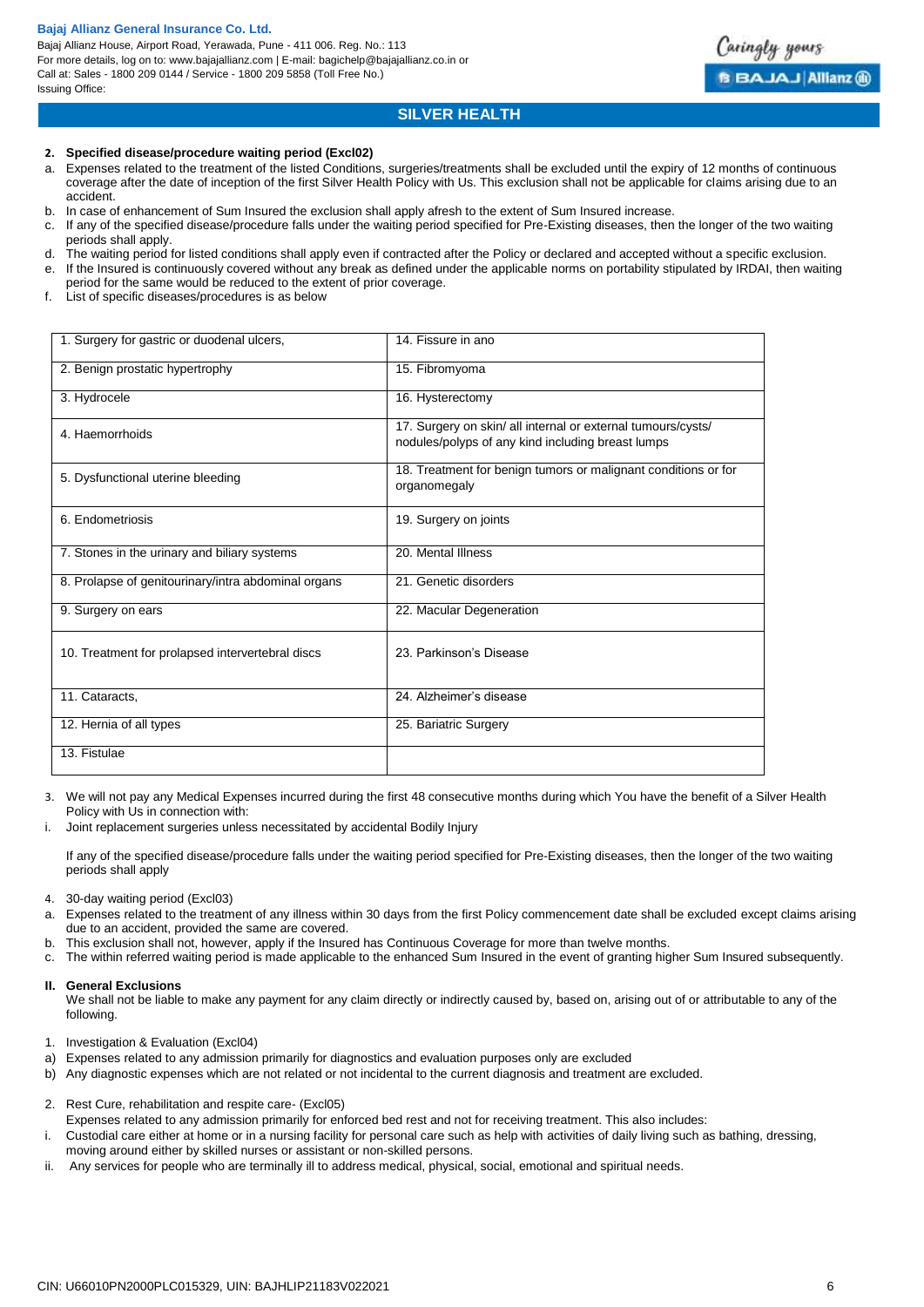Bajaj Allianz House, Airport Road, Yerawada, Pune - 411 006. Reg. No.: 113 For more details, log on to: www.bajajallianz.com | E-mail: bagichelp@bajajallianz.co.in or Call at: Sales - 1800 209 0144 / Service - 1800 209 5858 (Toll Free No.) Issuing Office:



### 3. Obesity/Weight Control (Excl06)

- Expenses related to the surgical treatment of obesity that does not fulfil all the below conditions:
- 1) Surgery to be conducted is upon the advice of the Doctor
- 2) The surgery/Procedure conducted should be supported by clinical protocols
- 3) The member has to be 18 years of age or older and
- 4) Body Mass Index (BMI);
- a) greater than or equal to 40 or
- b) greater than or equal to 35 in conjunction with any of the following severe co-morbidities following failure of less invasive methods of weight loss:
	- i. Obesity-related cardiomyopathy
	- ii. Coronary heart disease
	- iii. Severe Sleep Apnea
	- iv. Uncontrolled Type2 Diabetes

### 4. Change-of-gender treatments (Excl07)

Expenses related to any treatment, including surgical management, to change characteristics of the body to those of the opposite sex.

5. Cosmetic or plastic Surgery (Excl08)

Expenses for cosmetic or plastic surgery or any treatment to change appearance unless for reconstruction following an Accident, Burn(s) or Cancer or as part of medically necessary treatment to remove a direct and immediate health risk to the insured. For this to be considered a medical necessity, it must be certified by the attending Medical Practitioner.

6. Hazardous or Adventure Sports (Excl09)

Expenses related to any treatment necessitated due to participation as a professional in hazardous or adventure sports, including but not limited to, para-jumping, rock climbing, mountaineering, rafting, motor racing, horse racing or scuba diving, hand gliding, sky diving, deep-sea diving.

7. Breach of law (Excl10)

Expenses for treatment directly arising from or consequent upon any Insure Person committing or attempting to commit a breach of law with criminal intent.

8. Excluded Providers (Excl11)

Expenses incurred towards treatment in any hospital or by any Medical Practitioner or any other provider specifically excluded by the Insurer and disclosed in its website / notified to the policyholders are not admissible. However, in case of life threatening situations or following an accident, expenses up to the stage of stabilization are payable but not the complete claim.

- 9. Treatment for Alcoholism, drug or substance abuse or any addictive condition and consequences thereof. (Excl12)
- 10. Treatments received in heath hydros, nature cure clinics, spas or similar establishments or private beds registered as a nursing home attached to such establishments or where admission is arranged wholly or partly for domestic reasons. (Excl13)
- 11. Dietary supplements and substances that can be purchased without prescription, including but not limited to Vitamins, minerals and organic substances unless prescribed by a medical practitioner as part of hospitalization claim or day care procedure. (Excl14)
- 12. Refractive Error (Excl15) Expenses related to the treatment for correction of eye sight due to refractive error less than 7.5 dioptres.
- 13. Unproven Treatments (Excl16)
- Expenses related to any unproven treatment, services and supplies for or in connection with any treatment. Unproven treatments are treatments, procedures or supplies that lack significant medical documentation to support their effectiveness.
- 14. Sterility and Infertility (Excl17)
- Expenses related to sterility and infertility. This includes:
- a) Any type of contraception, sterilization
- b) Assisted Reproduction services including artificial insemination and advanced reproductive technologies such as IVF, ZIFT, GIFT, ICSI
- c) Gestational Surrogacy
- d) Reversal of sterilization
- 15. Maternity (Excl 18)
- a. Medical Treatment Expenses traceable to childbirth (including complicated deliveries and caesarean sections incurred during hospitalization) except ectopic pregnancy.
- b. Expenses towards miscarriage (unless due to an accident) and lawful medical termination of pregnancy during the policy period.

### **SECTION D) EXCLUSIONS UNDER THE POLICY - SPECIFIC EXCLUSIONS**

### **II. General Exclusions**

1. Any dental treatment that comprises of cosmetic surgery, dentures, dental prosthesis, dental implants, orthodontics, surgery of any kind unless as a result of Accidental Bodily Injury to natural teeth and also requiring hospitalization.

Caringly yours

**BBAJAJ Allianz @**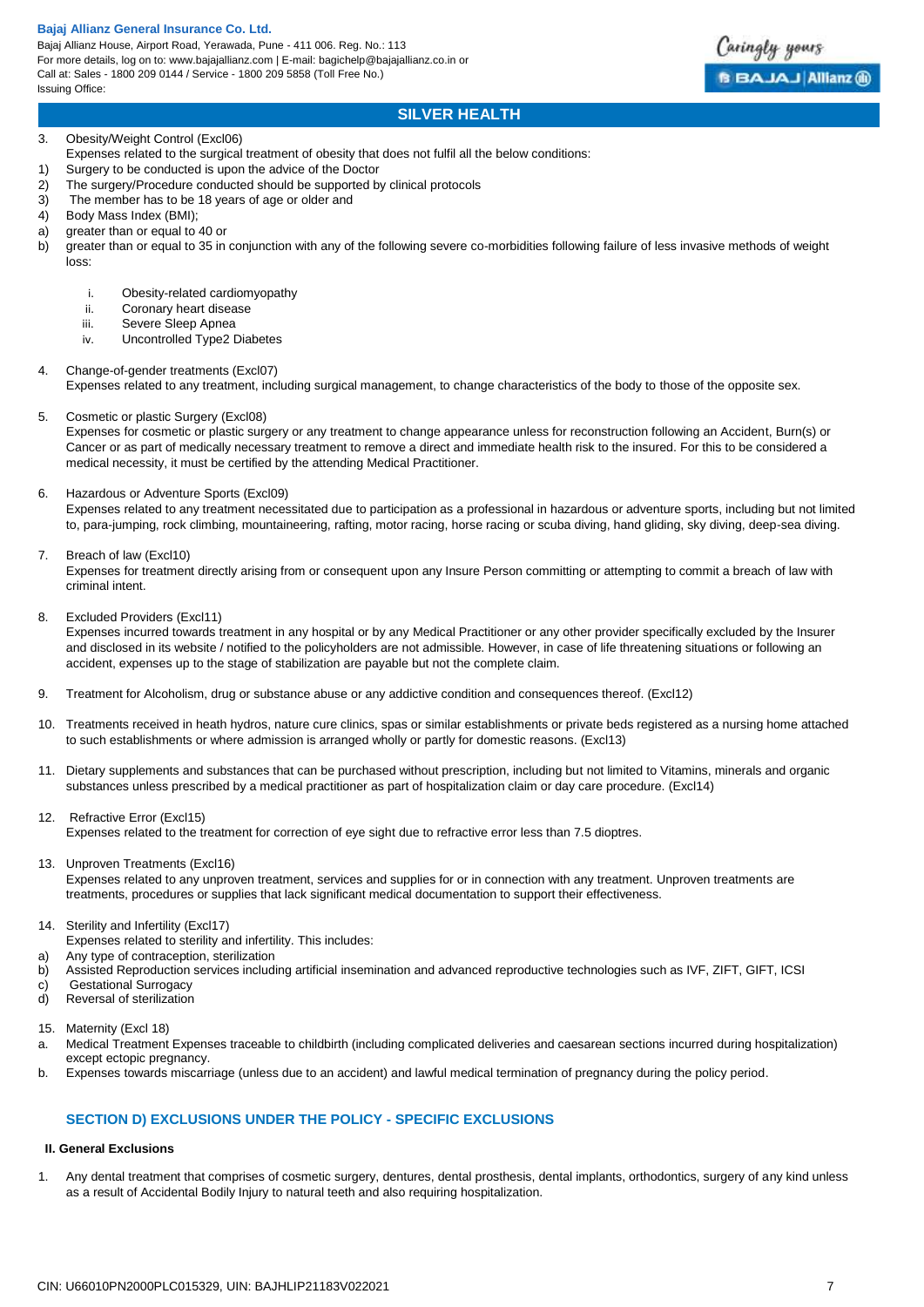

### **SILVER HEALTH**

- 2. Medical expenses where Inpatient care is not warranted and does not require supervision of qualified nursing staff and qualified medical practitioner round the clock
- 3. War, invasion, acts of foreign enemies, hostilities (whether war be declared or not), civil war, commotion, unrest, rebellion, revolution, insurrection, military or usurped power or confiscation or nationalization or requisition of or damage by or under the order of any government or public local authority.

Any Medical expenses incurred due to Act of Terrorism will be covered under the Policy.

- 4. The cost of spectacles, contact lenses, hearing aids, crutches, dentures, artificial teeth and all other external appliances and/or devices whether for diagnosis or treatment except for Cost of Artificial Limbs, cost of prosthetic devices implanted during surgical procedure like Pacemaker, orthopedic implants, infra cardiac valve replacements, vascular stents etc.
- 5. External medical equipment of any kind used at home as post Hospitalization care including cost of instrument used in the treatment of Sleep Apnoea Syndrome (C.P.A.P), Continuous Peritoneal Ambulatory Dialysis (C.P.A.D) and Oxygen concentrator for Bronchial Asthmatic condition.
- 6. Congenital external diseases or defects or anomalies, growth hormone therapy, stem cell implantation or surgery except for Hematopoietic stem cells for bone marrow transplant for haematological conditions.
- 7. Intentional self-injury (including but not limited to the use or misuse of any intoxicating drugs or alcohol)
- 8. Vaccination or inoculation unless forming a part of post bite treatment or if medically necessary and forming a part of treatment recommended by the treating Medical practitioner.
- 9. Circumcision unless required for the treatment of Illness or Accidental bodily injury,
- 10. All non-medical Items as per Annexure II
- 11. Any treatment received outside India is not covered under this Policy.

### **SECTION E) CONDITIONS - STANDARD GENERAL TERMS AND CLAUSES**

### **1. Disclosure of information**

The policy shall be void and all premium paid thereon shall be forfeited to the Company in the event of misrepresentation, mis description or non-disclosure of any material fact by the policyholder.

#### **2. Condition Precedent to Admission of Liability**

The terms and conditions of the policy must be fulfilled by the Insured Person for the Company to make any payment for claim(s) arising under the policy

### **3. Moratorium Period:**

After completion of eight continuous years under this policy no look back would be applied. This period of eight years is called as moratorium period.

The moratorium would be applicable for the sums insured of the first policy and subsequently completion of eight continuous years would be applicable from date of enhancement of sums insured only on the enhanced limits. After the expiry of Moratorium Period no claim under this policy shall be contestable except for proven fraud and permanent exclusions specified in the policy contract. The policies would however be subject to all limits, sub limits, co-payments, deductibles as per the policy contract

### **4. Complete Discharge**

Any payment to the policyholder, insured person or his/ her nominees or his/ her legal representative or assignee or to the Hospital, as the case may be, for any benefit under the policy shall be a valid discharge towards payment of claim by the Company to the extent of that amount for the particular claim.

### **5. Claim Settlement. (provision for Penal interest)**

- i. The Company shall settle or reject a claim, as the case may be, within 30 days from the date of receipt of last necessary document.
- ii. ln the case of delay in the payment of a claim, the Company shall be liable to pay interest to the policyholder from the date of receipt of last necessary document to the date of payment of claim at a rate 2% above the bank rate.
- iii. However, where the circumstances of a claim warrant an investigation in the opinion of the Company, it shall initiate and complete such investigation at the earliest, in any case not later than 30 days from the date of receipt of last necessary document- ln such cases, the Company shall settle or reject the claim within 45 days from the date of receipt of last necessary document.
- iv. ln case of delay beyond stipulated 45 days, the Company shall be liable to pay interest to the policyholder at a rate 2% above the bank rate from the date of receipt of last necessary document to the date of payment of claim.

#### **6. Fraud**

- i. If any claim made by the Insured beneficiary, is in any respect fraudulent, or if any false statement, or declaration is made or used in support thereof, or if any fraudulent means or devices are used by the Insured beneficiary or anyone acting on his/her behalf to obtain any benefit under this policy, all benefits under this policy and the premium paid shall be forfeited.
- ii. Any amount already paid against claims made under this policy but which are found fraudulent later shall be repaid by all recipient(s)/policyholder(s), who has made that particular claim, who shall be jointly and severally liable for such repayment to the insurer.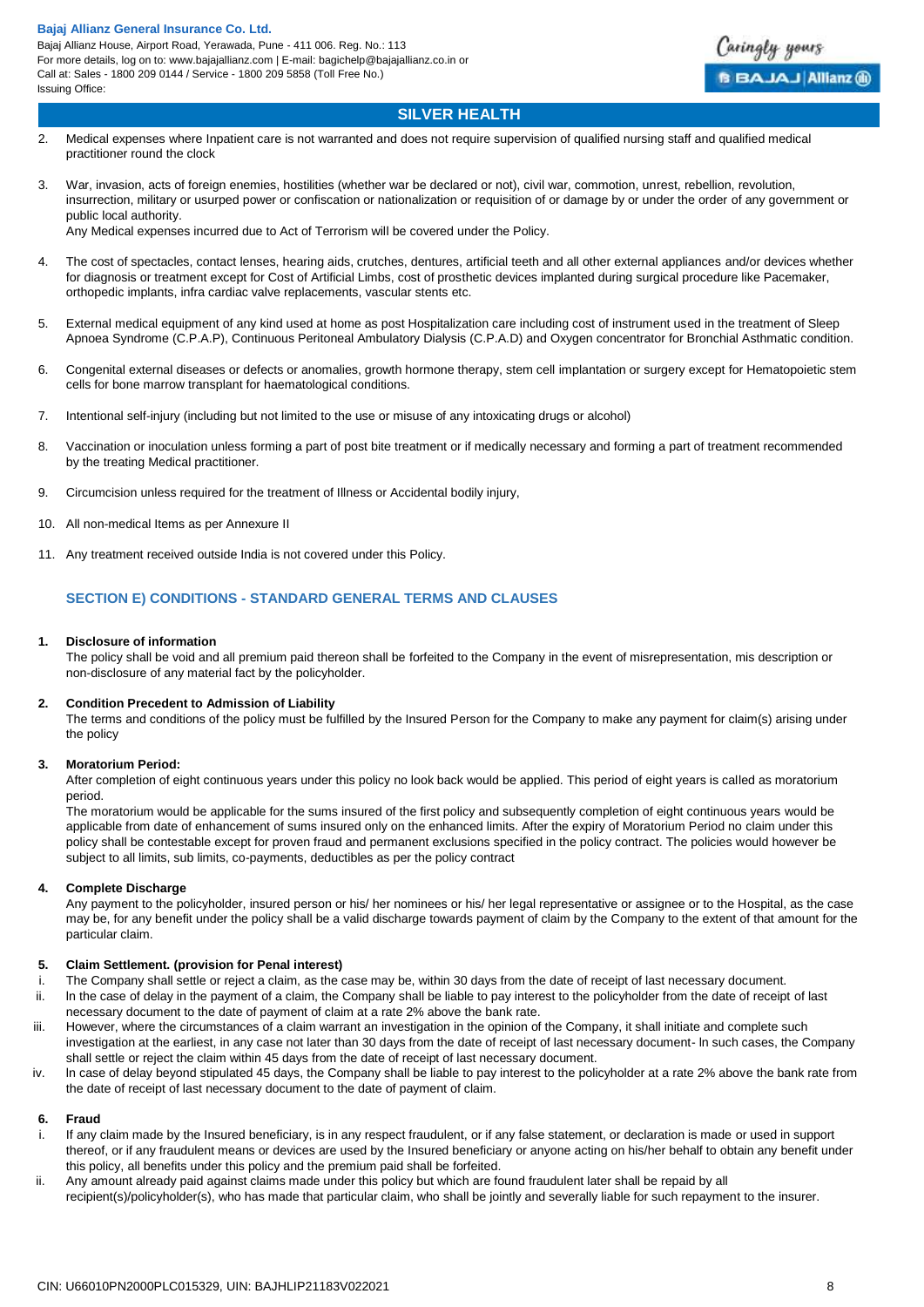

### **SILVER HEALTH**

- iii. For the purpose of this clause, the expression "fraud" means any of the following acts committed by the Insured beneficiary or by his agent or the hospital/ doctor/any other party acting on behalf of the Insured beneficiary, with intent to deceive the insurer or to induce the insurer to issue an insurance policy:
- a) the suggestion, as a fact of that which is not true and which the Insured beneficiary does not believe to be true;
- b) the active concealment of a fact by the Insured beneficiary having knowledge or belief of the fact;
- c) any other act fitted to deceive; and<br>d) any such actor omission as the law
- any such actor omission as the law specially declares to be fraudulent

The Company shall not repudiate the claim and / or forfeit the policy benefits on the ground of Fraud, if the Insured beneficiary / beneficiary can prove that the misstatement was true to the best of his knowledge and there was no deliberate intention to suppress the fact or that such misstatement of or suppression of material fact are within the knowledge of the insurer

### **7. Multiple Policies**

- In case of multiple policies taken by an insured person during a period from one or more insurers to indemnify treatment costs, the insured person shall have the right to require a settlement of his/her claim in terms of any of his/her policies. ln all such cases the insurer chosen by the insured person shall be obliged to settle the claim as long as the claim is within the limits of and according to the terms of the chosen policy.
- ii. lnsured person having multiple policies shall also have the right to prefer claims under this policy for the amounts disallowed under any other policy / policies even if the sum insured is not exhausted. Then the insurer shall independently settle the claim subject to the terms and conditions of this policy.
- iii. If the amount to be claimed exceeds the sum insured under a single policy, the insured person shall have the right to choose insurer from whom he/ she wants to claim the balance amount.

Where an insured person has policies from more than one insurer to cover the same risk on indemnity basis, the insured person shall only be indemnified the treatment costs in accordance with the terms and conditions of the chosen policy

### **8. Renewal of Policy**

The policy shall ordinarily be renewable except on misrepresentation by the insured person. grounds of fraud, misrepresentation by the insured person.

- i. The Company shall endeavor to give notice for renewal. However, the Company is not under obligation to give any notice for renewal.
- ii. Renewal shall not be denied on the ground that the insured person had made a claim or claims in the preceding policy years.
- iii. Request for renewal along with requisite premium shall be received by the Company before the end of the policy period.
- iv. At the end of the policy period, the policy shall terminate and can be renewed within the Grace Period of 30 days to maintain continuity of benefits without break in policy. Coverage is not available during the grace period.
- v. No loading shall apply on renewals based on individual claims experience

### **9. Cancellation**

i. The policyholder may cancel this policy by giving 15days'written notice and in such an event, the Company shall refund premium for the unexpired policy period as detailed below.

| <b>PERIOD ON RISK</b> | <b>RATE OF PREMIUM REFUNDED</b> |
|-----------------------|---------------------------------|
| Up to one month       | 75% of annual rate              |
| Up to three months    | 50% of annual rate              |
| Up to six months      | 25% of annual rate              |
| Exceeding six months  | Nil                             |

Notwithstanding anything contained herein or otherwise, no refunds of premium shall be made in respect of Cancellation where, any claim has been admitted or has been lodged or any Benefit has been availed by the Insured person under the Policy.

ii. The Company may cancel the policy at any time on grounds of misrepresentation non-disclosure of material facts, fraud by the insured person by giving 15 days' written notice. There would be no refund of premium on cancellation on grounds of misrepresentation, non-disclosure of material facts or fraud.

### **10. Possibility of Revision of Terms of the Policy lncluding the Premium Rates:**

The Company, with prior approval of lRDAl, may revise or modify the terms of the policy including the premium rates. The insured person shall be notified three months before the changes are effected.

### **11. Free Look Period**

The Free Look Period shall be applicable on new individual health insurance policies and not on renewals or at the time of porting/migrating the policy.

The insured person shall be allowed free look period of fifteen days from date of receipt of the policy document to review the terms and conditions of the policy, and to return the same if not acceptable.

lf the insured has not made any claim during the Free Look Period, the insured shall be entitled to

- i. a refund of the premium paid less any expenses incurred by the Company on medical examination of the insured person and the stamp duty charges or
- ii. where the risk has already commenced and the option of return of the policy is exercised by the insured person, a deduction towards the proportionate risk premium for period of cover or
- iii. where only a part of the insurance coverage has commenced, such proportionate premium commensurate with the insurance coverage during such period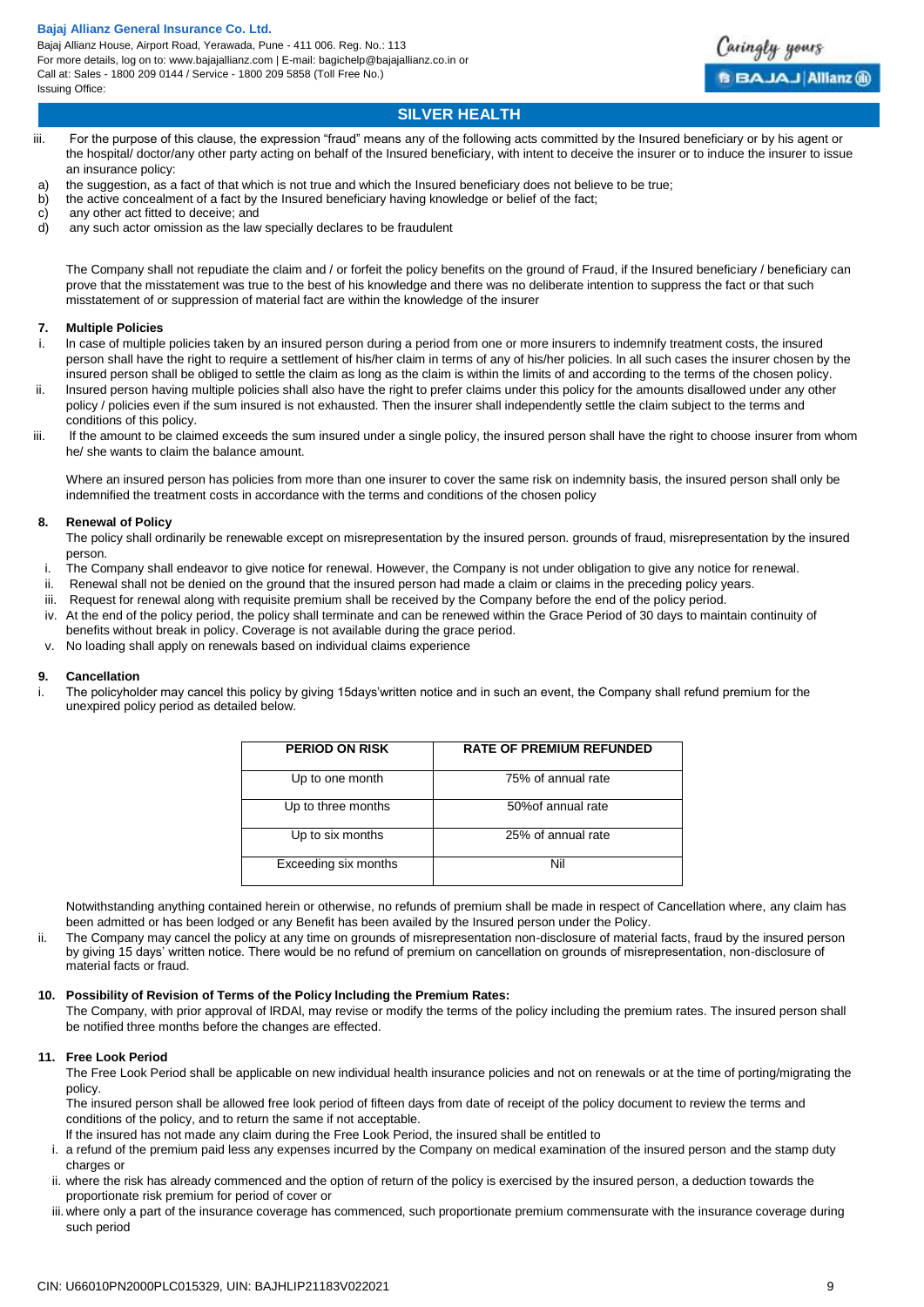

### **SILVER HEALTH**

### **12. Migration**

The Insured beneficiary will have the option to migrate the policy to other health insurance products/plans offered by the company by applying for migration of the policy atleast 30 days before the policy renewal date as per IRDAI guidelines on Migration. If such person is presently covered and has been continuously covered without any lapses under any health insurance product/plan offered by the company, the Insured beneficiary will get the accrued continuity benefits in waiting periods as per IRDAI guidelines on migration. For Detailed Guidelines on migration, kindly refer the link [https://www.irdai.gov.in/ADMINCMS/cms/Circulars\\_List.aspx?mid=3.2.3](https://www.irdai.gov.in/ADMINCMS/cms/Circulars_List.aspx?mid=3.2.3)

#### **13. Portability**

The Insured beneficiary will have the option to port the policy to other insurers by applying to such insurer to port the entire policy along with all the members of the family, if any, at least 45 days before, but not earlier than 60 days from the policy renewal date as per IRDAI guidelines related to portability. If such person is presently covered and has been continuously covered without any lapses under any health insurance policy with an Indian General/Health insurer, the proposed

Insured beneficiary will get the accrued continuity benefits in waiting periods as per IRDAI guidelines on portability.

For Detailed Guidelines on portability, kindly refer the link [https://www.irdai.gov.in/ADMINCMS/cms/Circulars\\_List.aspx?mid=3.2.3](https://www.irdai.gov.in/ADMINCMS/cms/Circulars_List.aspx?mid=3.2.3)

#### **14. Withdrawal of Policy**

- In the likelihood of this product being withdrawn in future, the Company will intimate the insured person about the same 90 days prior to expiry of the policy.
- ii. lnsured Person will have the option to migrate to similar health insurance product available with the Company at the time of renewal with all the accrued continuity benefits such as cumulative bonus, waiver of waiting period. as per IRDAI guidelines, provided the policy has been maintained without a break.

### **15. Nomination**

The policyholder is required at the inception of the policy to make a nomination for the purpose of payment of claims under the policy in the event of death of the policyholder. Any change of nomination shall be communicated to the company in writing and such change shall be effective only when an endorsement on the policy is made. ln the event of death of the policyholder, the Company will pay the nominee {as named in the Policy Schedule/Policy Certificate/Endorsement (if any) and in case there is no subsisting nominee, to the legal heirs or legal representatives of the policyholder whose discharge shall be treated as full and final discharge of its liability under the policy.

### **16. Grievance Redressal Procedure**

The company has always been known as a forward-looking customer centric organization. It takes immense pride in its approach of "Caringly Yours". To provide you with top-notch service on all fronts, the company has provided with multiple platforms via which you can always reach out to us at below mentioned touch points

- 1. Our toll-free number 1-800-209- 5858 or 020-30305858, say Say "Hi" on WhatsApp on +91 7507245858
- 2. Branches for resolution of your grievances / complaints, the Branch details can be found on our website [www.bajajallianz.com/branch-locator.html](http://www.bajajallianz.com/branch-locator.html)
- 3. Register your grievances / complaints on our website
- [www.bajajallianz.com/about-us/customer-service.html](http://www.bajajallianz.com/about-us/customer-service.html)
- 4. E-mail
- 
- a) Level 1 Write to **[bagichelp@bajajallianz.co.in](mailto:bagichelp@bajajallianz.co.in)** and for senior citizens to **seniorcitizen@bajajallianz.co.in**<br>b) Level 2 In case vou are not satisfied with the response given to you at Level 1 you may write to our Gri Level 2 In case you are not satisfied with the response given to you at Level 1 you may write to our Grievance Redressal Officer at [ggro@bajajallianz.co.in](mailto:ggro@bajajallianz.co.in)
- c) Level 3 If in case, your grievance is still not resolved, and you wish to talk to our care specialist, please give a missed call on +91 80809 45060 OR SMS To 575758 and our care specialist will call you back
- 5. If you are still not satisfied with the decision of the Insurance Company, you may approach the Insurance Ombudsman, established by the Central Government for redressal of grievance. Detailed process along with list of Ombudsman offices are available at [www.cioins.co.in/ombudsman.html](http://www.cioins.co.in/ombudsman.html)

The contact details of the ombudsman offices are mentioned in **Annexure IV:**

### **SECTION E) CONDITIONS - SPECIFIC TERMS AND CLAUSES**

### **17. Insured:**

Only those persons named as the insured in the Policy Schedule shall be covered under this Policy. Cover under this Policy shall be withdrawn from any Insured upon such Insured giving 14 days written notice to be received by Us.

### **18. Communications**

Any communication meant for Us must be in writing and be delivered to Our address shown in the Schedule. Any communication meant for You will be sent by Us to Your address shown in the Schedule.

#### **19. Paying a Claim**

- **i.** You agree that We need only make payment when You or someone claiming on Your behalf has provided Us with necessary documentation and information.
- **ii.** If the insurer, for any reasons decides to reject the claim under the Policy the reasons regarding the rejection shall be communicated to the Insured in writing within 30 days of the receipt of documents. The Insured may take recourse to the Grievance Redressal procedure stated under Policy

### **20. Basis of Claims Payment**

i. Our liability to make payment under Cover C1) above: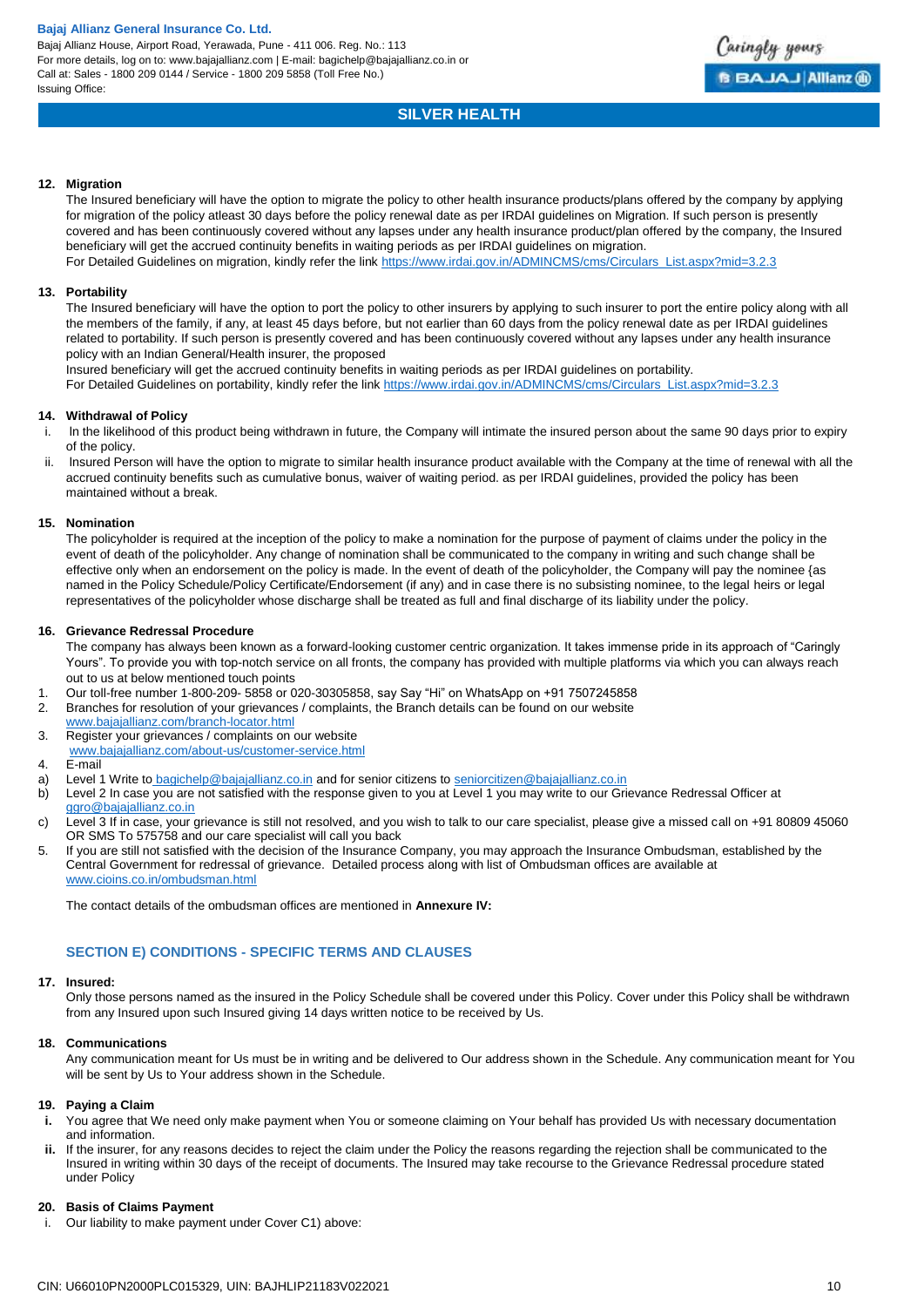Bajaj Allianz House, Airport Road, Yerawada, Pune - 411 006. Reg. No.: 113 For more details, log on to: www.bajajallianz.com | E-mail: bagichelp@bajajallianz.co.in or Call at: Sales - 1800 209 0144 / Service - 1800 209 5858 (Toll Free No.) Issuing Office:



### **SILVER HEALTH**

- For any one Pre-existing Illness covered under this Policy (if this Policy is the renewal without break of an earlier Silver health Policy issued by Us and held for a continuous period of one year) will be restricted to 50% of the Limit of Indemnity.
- For any one accidental Bodily Injury or Illness (other than Pre- existing Illness) during the Policy Period will be up to the Limit of Indemnity. ii. If You are hospitalised in a Hospital other than a Network Hospital, You shall bear 20% of the claim payable under the Policy and Our liability, if any, shall only be in excess of that sum. Waiver of the co-payment clause is available on payment of additional premium.
- iii. if You suffer a relapse within 45 days of the date when You last obtained medical treatment or consulted a Doctor and for which a claim has been made under Cover C1) above, then such relapse shall be deemed to be part of the same claim irrespective of whether the relapse occurred after the Policy Period in respect of that claim.
- iv. We shall not indemnify you for any period of hospitalisation of less than 24 hours except for the 130 Day Care procedures the list of which is annexed.
- v. The day care procedures listed are subject to the exclusions, terms and conditions of the policy and will not be treated as independent coverage under the policy.
- vi. Our obligation to make payment in respect of surgery for cataracts (after the expiry of the 1 year period referred to in Exclusion D.I.2) above, shall be restricted to 10% of the sum insured for each and every claim, subject to a minimum of Rs 12,000 and maximum of Rs 25,000/- for each of You and subject always to the Limit of Indemnity.
- vii. Our obligation to make payment in respect of illness/surgeries listed under clause C4 (after the expiry of the waiting period referred in Code Excl 02) above, shall be restricted to

| <b>Coverages</b>                                         | Sub-limit                                      |
|----------------------------------------------------------|------------------------------------------------|
| Mental Illness (As per ICD Specified in Annexure III)    | 25% of Sum Insured or 2 Lac whichever is lower |
| Modern Treatment Methods and Advancement in Technologies | 50% of Sum Insured                             |

- viii. We shall make payment in India and in Indian Rupees only.
- ix. If claim event falls within two policy periods the claims shall be administered taking into consideration the available sum insured in the two policy periods, including the deductibles (if any) for each policy period. The claim amount to be payable shall be reduced up to the extent of the premium to be received for renewal by due date of renewal of this policy, if the same is not received earlier.

### **21. Discount and Loading**

### **Discount:**

Family Discount: 5% family discount shall be offered if 2 or more eligible Family Members are covered under a single Policy. Moreover, this family discount will be offered for both new policies as well as for renewal policies.

### **Loading**

### **Waiver of Co-Payment on Non-Network Hospital-**

Waiver of Co-Payment for treatment availed in Non-Network Hospital, as mentioned under Section-E, 20) Basis of Claim Payment, is available subject to 15% loading on the final premium.

### **22. Cumulative Bonus:**

If You renew Your " Silver Health" with Us without any break and there has been no claim in the preceding year, We will increase the Limit of Indemnity by 10% of base Sum Insured per annum, but:

- i. The maximum cumulative increase in the Limit of Indemnity will be limited upto 50% of base Sum Insured of Your first "Silver Health" with Us. This clause does not alter the annual character of this insurance
- iii. If a claim is made in any year where a cumulative increase has been applied, then the increased Limit of Indemnity in the Policy Period of the subsequent "Silver Health" shall be reduced by 10%, save that the limit of indemnity applicable to Your first "Silver Health" with Us shall be preserved.

### **23. Endorsement:**

This Policy constitutes the complete contract of insurance. This Policy cannot be changed by anyone (including an insurance agent or broker) except by the Insurer. Any change that the Insurer make will be evidenced by a written Endorsement signed and stamped by the Insurer.

### **24. Sum Insured Enhancement:**

- i. The Insured can apply for enhancement of Sum Insured at the time of renewal. You can apply for enhancement of Sum Insured by submitting a fresh proposal form to the Company.
- ii. The acceptance of enhancement of Sum Insured would be at the discretion of the Company, based on the health condition of the Insured(s) & claim history of the Policy.
- iii. All waiting periods as defined in the Policy shall apply for this enhanced Sum Insured limit from the effective date of enhancement of such Sum Insured considering such Policy Period as the first Policy with the Company.

### **25. Inclusion of members under the Policy:**

Where an Insured is added to this Policy, either by way of Endorsement or at the time of renewal, the pre-existing disease clause, exclusions and waiting periods will be applicable considering such Policy Year as the first year of Policy with the Company for the Insured

### **26. Territorial Limits & Governing Law**

- i. We cover medical expenses for treatment availed within India only. Our liability to make any payment shall be to make payment within India and in Indian Rupees only.
- ii. The Policy constitutes the complete contract of insurance. No change or alteration shall be valid or effective unless approved in writing by Us, which approval shall be evidenced by an Endorsement on the Schedule.
- iii. The construction, interpretation and meaning of the provisions of this Policy shall be determined in accordance with Indian law. The section headings of this Policy are included for descriptive purposes only and do not form part of this Policy for the purpose of its construction or interpretation

### **27. Arbitration and Reconciliation**

If any dispute or difference shall arise as to the quantum of claim to be paid under this Policy (liability/claim being otherwise admitted by the Insurers), such difference shall independently of all other question be referred to the decision of a sole arbitrator to be appointed in writing by the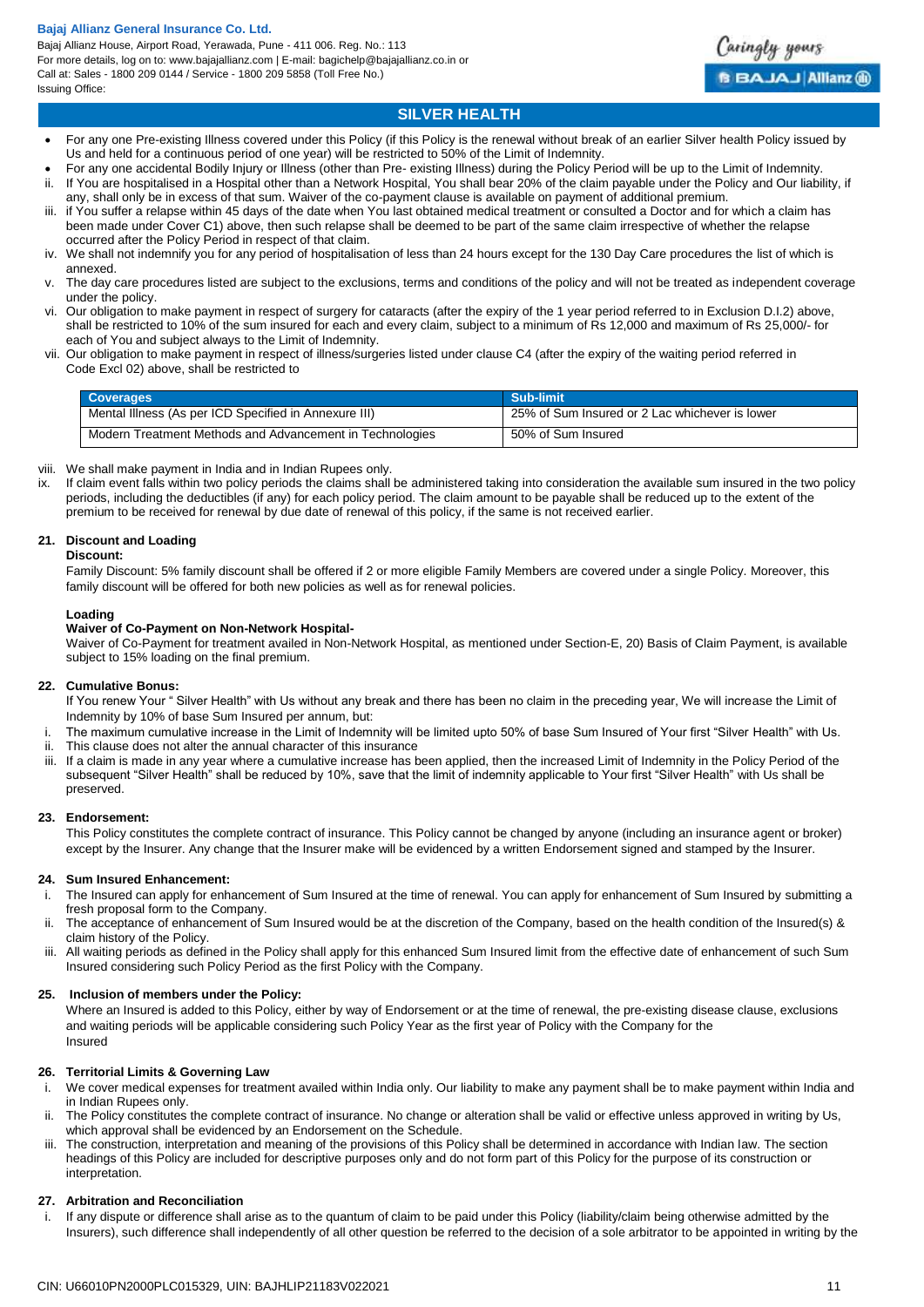Bajaj Allianz House, Airport Road, Yerawada, Pune - 411 006. Reg. No.: 113 For more details, log on to: www.bajajallianz.com | E-mail: bagichelp@bajajallianz.co.in or Call at: Sales - 1800 209 0144 / Service - 1800 209 5858 (Toll Free No.) Issuing Office:



### **SILVER HEALTH**

Insurer and the Insured who has made claim under this Policy or if they cannot agree upon a single arbitrator within 30 days of any party [the Insurer or the and the Insured who has made claim under this Policy] invoking arbitration, the same shall be referred to a panel of three arbitrators, comprising of two arbitrators one to be appointed by the Insured who has made claim under this Policy and the Insurer, respectively, who are the parties to the dispute/ difference and the third arbitrator to be appointed by such two appointed arbitrators and arbitration shall be conducted under and in accordance with the provisions of the Arbitration and Conciliation Act, 1996 as amended from time to time. The law of the arbitration will be Indian law.

- ii. It is clearly agreed and understood that no difference or dispute shall be referable to arbitration as herein before provided
- iii. if the Insurers has disputed or not accepted/admitted the liability/claim under the Policy.
- It is hereby expressly stipulated and declared that it shall be a condition precedent to any right of action or suit read with this Policy that the award by such arbitrator/ arbitrators of the amount of the Loss or damage shall be first obtained.
- iv. It is also hereby further expressly agreed and declared that if the Insurers shall disclaim/repudiate the liability to the Insured for any claim under the Policy, and such claim shall not, within 12 calendar months from the date of such disclaimer/repudiation have been made the subject matter of a suit in a court of law, then all benefits/indemnities under the Policy shall be forfeited and the rights of Insured shall stand extinguished and the liability of the Insurers shall also stand discharged.
- v. The seat of the arbitration shall be Pune. This condition remains valid, should the Policy become void.
- vi. In the event that these arbitration provisions shall be held to be invalid then all such disputes or differences shall be referred to the exclusive jurisdiction of the Indian Courts subject to other Terms and Conditions of this Policy.

# **SECTION E) CONDITIONS -OTHER TERMS AND CLAUSES**

### **28. Claims Procedure**

All Claims will be settled by In house claims settlement team of the Company and no TPA is engaged. However the Company reserves to engage TPA at any time, at the sole discretion of the Company.

If You meet with any Accidental Bodily Injury or suffer an Illness that may result in a claim, then as a condition precedent to Our liability, You must comply with the following:

### **A. Cashless Claims Procedure:**

- Cashless treatment is only available at Network Hospitals. In order to avail of cashless treatment, the following procedure must be followed by You:
- i. For planned treatment or Hospitalization, prior to taking treatment and/or incurring Medical Expenses at a Network Hospital, You or Your representative must intimate Us 48 hours before the planned Hospitalization and request pre-authorisation by way of the written form.
- ii. After considering Your request and after obtaining any further information or documentation We have sought, We may, if satisfied, send You or the Network Hospital, an authorisation letter. The authorization letter, the ID card issued to You along with this Policy and any other information or documentation that We have specified must be produced to the NetworkHospital identified in the preauthorization letter at the time of Your admission to the same.
- iii. If the procedure above is followed, You will not be required to directly pay for the bill amount in the Network Hospital that We are liable under Section C 1 In-Patient Hospitalization Treatment above and the original bills and evidence of treatment in respect of the same shall be left with the Network Hospital. Pre-authorisation does not guarantee that all costs and expenses will be covered. We reserve the right to review each claim for Medical Expenses and accordingly coverage will be determined according to the terms and conditions of this Policy.
- iv. In case any treatment or procedure is to be taken on an Emergency basis, You or Your representative must intimate Us in writing immediately within 24 hours of hospitalization.

### **B. Reimbursement Claims Procedure:**

- If Pre-authorisation as per Cashless Claims Procedure above is denied by Us or if treatment is taken in a Hospital other than a Network Hospital or if You do not wish to avail cashless facility, then:
- i. You or someone claiming on Your behalf must inform Us in writing immediately within 48 hours of hospitalization in case of emergency hospitalization and 48 hours prior to hospitalization in case of planned hospitalization
- ii. You must immediately consult a Medical practitioner and follow the advice and treatment that he recommends.
- iii. You must take reasonable steps or measures to minimize the quantum of any claim that may be made under this Policy.
- You must have Yourself examined by Our medical advisors if We ask for this, and as often as We consider this to be necessary at our cost.
- v. You or someone claiming on Your behalf must promptly and in any event within 30 days of discharge from a Hospital give Us the documentation as listed out in greater detail below and other information We ask for to investigate the claim or Our obligation to make payment for it.
- vi. In the event of the death of the Insured, someone claiming on his behalf must inform Us in writing immediately and send Us a copy of the post mortem report (if any) within 30 days\*
- vii. If the original documents are submitted with the co-insurer, the Xerox copies attested by the co-insurer should be submitted

\*Note: In case You are claiming for the same event under an indemnity based Policy of another insurer and are required to submit the original documents related to Your treatment with that particular insurer, then You may provide Us with the attested Xerox copies of such documents along with a declaration from the particular insurer specifying the availability of the original copies of the specified treatment documents with it.

\*\*Note: Waiver of conditions (i) and (vi) may be considered in extreme cases of hardship where it is proved to Our satisfaction that under the circumstances in which You were placed, it was not possible for You or any other person to give notice or file claim within the prescribed time limit.

### **List of Claim documents:**

- Claim form with NEFT details & cancelled cheque duly signed by Insured
- Original/Attested copies of Discharge Summary / Discharge Certificate / Death Summary with Surgical & anesthetics notes
- Attested copies of Indoor case papers (if available)
- Original/Attested copies Final Hospital Bill with break up of surgical charges, surgeon's fees, OT charges etc
- Original Paid Receipt against the final Hospital Bill.
- Original bills towards Investigations done / Laboratory Bills.
- Original/Attested copies of Investigation Reports against Investigations done.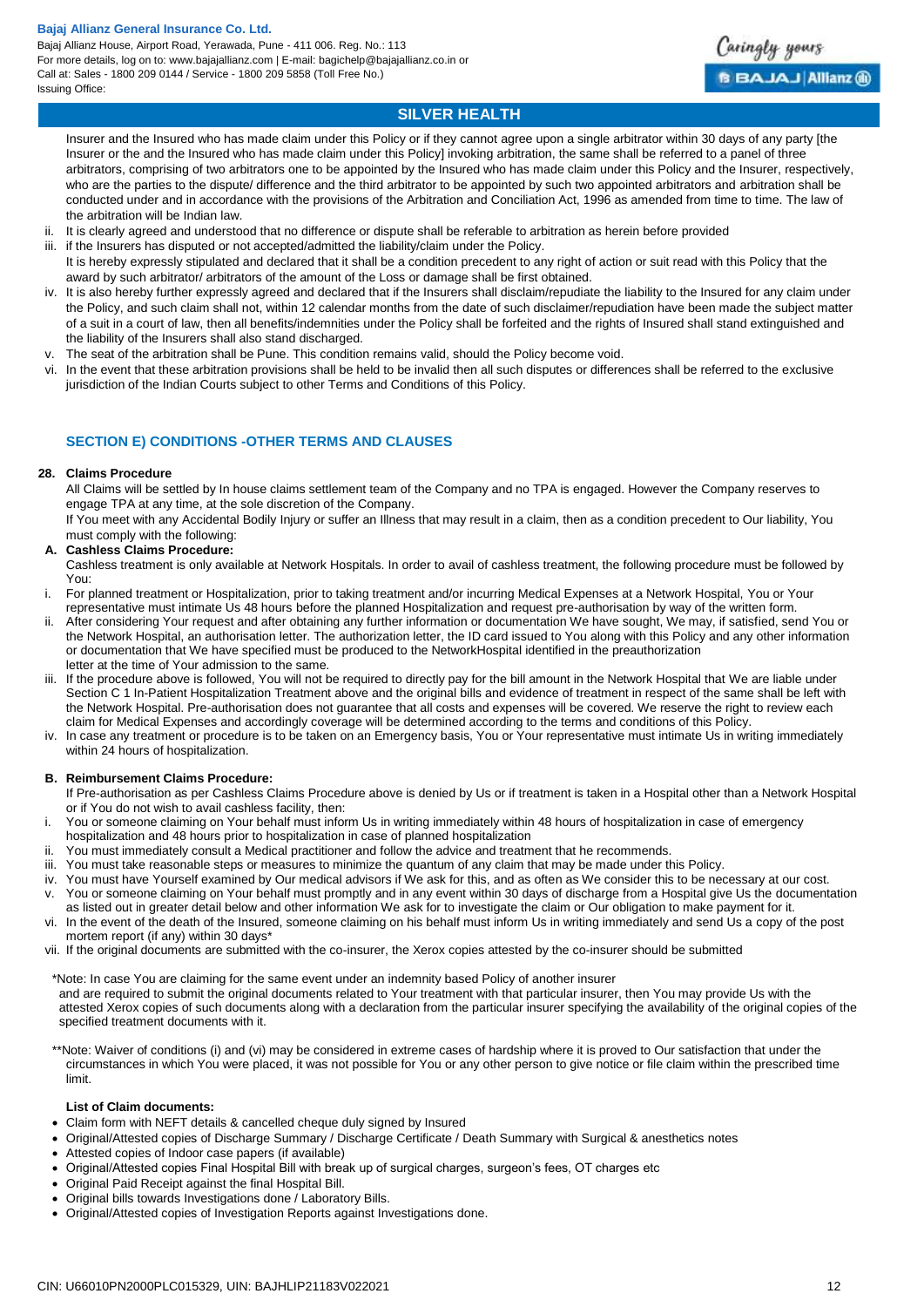Bajaj Allianz House, Airport Road, Yerawada, Pune - 411 006. Reg. No.: 113 For more details, log on to: www.bajajallianz.com | E-mail: bagichelp@bajajallianz.co.in or Call at: Sales - 1800 209 0144 / Service - 1800 209 5858 (Toll Free No.) Issuing Office:



# **SILVER HEALTH**

- Original bills and receipts paid for the transportation from Registered Ambulance Service Provider. Treating Medical practitioner certificate to transfer the Injured person to a higher medical centre for further treatment (if Applicable).
- Cashless settlement letter or other company settlement letter
- First consultation letter for the current ailment.
- In case of implant surgery, invoice & sticker.

Please send the documents on below address Bajaj Allianz General Insurance Company Ltd 2nd Floor, Bajaj Finserv Building, Behind Weikfield IT park, Off Nagar Road, Viman Nagar Pune 411014| Toll free: 1800-103-2529, 1800-22-5858

### **Annexure I List of Day Care Procedures:**

| 1. Suturing - CLW -under LA or GA                                                                                                                                    | 66. Incision and excision of tissue in the perianal region                          |
|----------------------------------------------------------------------------------------------------------------------------------------------------------------------|-------------------------------------------------------------------------------------|
| 2. Surgical debridement of wound                                                                                                                                     | 67. Surgical treatment of anal fistula                                              |
| 3. Therapeutic Ascitic Tapping                                                                                                                                       | 68. Surgical treatment of hemorrhoids                                               |
| 4. Therapeutic Pleural Tapping                                                                                                                                       | 69. Sphincterotomy/Fissurectomy                                                     |
| 5. Therapeutic Joint Aspiration                                                                                                                                      | 70. Laparoscopic appendicectomy                                                     |
| 6. Aspiration of an internal abscess under ultrasound guidance                                                                                                       | 71. Laparoscopic cholecystectomy                                                    |
| 7. Aspiration of hematoma                                                                                                                                            | 72. TURP (Resection prostate)                                                       |
| 8. Incision and Drainage                                                                                                                                             | 73. Varicose vein stripping or ligation                                             |
| 9. Endoscopic Foreign Body Removal - Trachea /- pharynx-<br>larynx/ bronchus                                                                                         | 74. Excision of dupuytren's contracture                                             |
| 10. Endoscopic Foreign Body Removal -Oesophagus/stomach<br>/rectum.                                                                                                  | 75. Carpal tunnel decompression                                                     |
| 11. True cut Biopsy - breast/- liver/- kidney-Lymph Node/-Pleura/-<br>lung/-Muscle biopsy/-Nerve biopsy/Synovial biopsy/-Bone<br>trephine biopsy/-Pericardial biopsy | 76. Excision of granuloma                                                           |
| 12. Endoscopic ligation/banding                                                                                                                                      | 77. Arthroscopic therapy                                                            |
| 13. Sclerotherapy                                                                                                                                                    | 78. Surgery for ligament tear                                                       |
| 14. Dilatation of digestive tract strictures                                                                                                                         | 79. Surgery for meniscus tear                                                       |
| 15. Endoscopic ultrasonography and biopsy                                                                                                                            | 80. Surgery for hemoarthrosis/pyoarthrosis                                          |
| 16. Nissen fundoplication for Hiatus Hernia /Gastro esophageal<br>reflux disease                                                                                     | 81. Removal of fracture pins/nails                                                  |
| 17. Endoscopic placement/removal of stents                                                                                                                           | 82. Removal of metal wire                                                           |
| 18. Endoscopic Gastrostomy                                                                                                                                           | 83. Incision of bone, septic and aseptic                                            |
| 19. Replacement of Gastrostomy tube                                                                                                                                  | 84. Closed reduction on fracture, luxation or epiphyseolysis<br>with osetosynthesis |
| 20. Endoscopic polypectomy                                                                                                                                           | 85. Suture and other operations on tendons and tendon<br>sheath                     |
| 21. Endoscopic decompression of colon                                                                                                                                | 86. Reduction of dislocation under GA                                               |
| 22. Therapeutic ERCP                                                                                                                                                 | 87. Cataract surgery                                                                |
| 23. Brochoscopic treatment of bleeding lesion                                                                                                                        | 88. Excision of lachrymal cyst                                                      |
| 24. Brochoscopic treatment of fistula /stenting                                                                                                                      | 89. Excision of pterigium                                                           |
| 25. Bronchoalveolar lavage & biopsy                                                                                                                                  | 90. Glaucoma Surgery                                                                |
| 26. Tonsillectomy without Adenoidectomy                                                                                                                              | 91. Surgery for retinal detachment                                                  |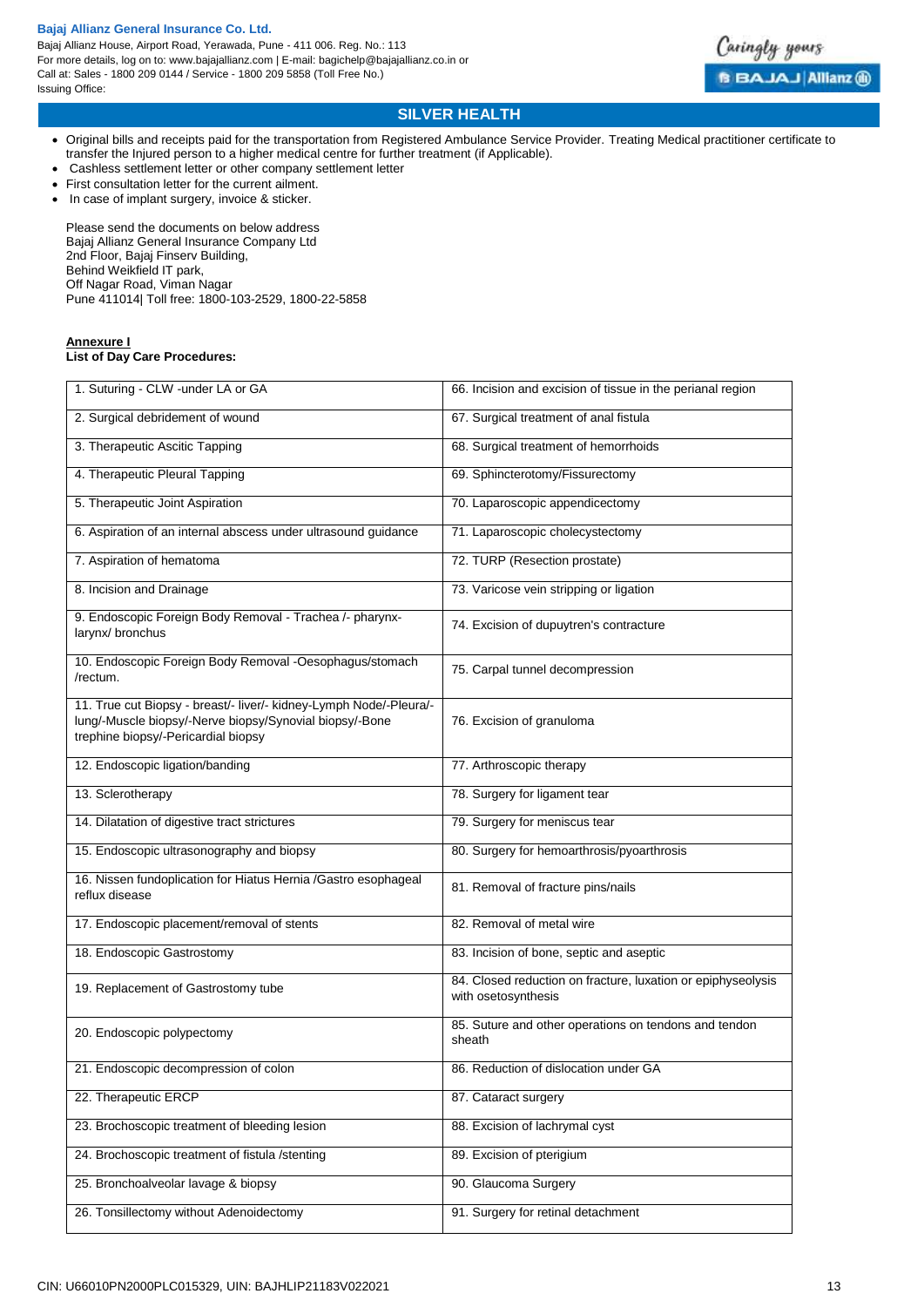Bajaj Allianz House, Airport Road, Yerawada, Pune - 411 006. Reg. No.: 113 For more details, log on to: www.bajajallianz.com | E-mail: bagichelp@bajajallianz.co.in or Call at: Sales - 1800 209 0144 / Service - 1800 209 5858 (Toll Free No.) Issuing Office:



|                                                  | <b>SILVER HEALTH</b>                                                                 |
|--------------------------------------------------|--------------------------------------------------------------------------------------|
| 27. Tonsillectomy with Adenoidectomy             | 92. Chalazion removal (Eye)                                                          |
| 28. Excision and destruction of lingual tonsil   | 93. Incision of lachrymal glands                                                     |
| 29. Foreign body removal from nose               | 94. Incision of diseased eye lids                                                    |
| 30. Myringotomy                                  | 95. Excision of eye lid granuloma                                                    |
| 31. Myringotomy with Grommet insertion           | 96. Operation on canthus & epicanthus                                                |
| 32. Myringoplasty /Tympanoplasty                 | 97. Corrective surgery for entropion&ectropion                                       |
| 33. Antral wash under LA                         | 98. Corrective surgery for blepharoptosis                                            |
| 34. Quinsy drainage                              | 99. Foreign body removal from conjunctiva                                            |
| 35. Direct Laryngoscopy with or w/o biopsy       | 100. Foreign body removal from cornea                                                |
| 36. Reduction of nasal fracture                  | 101. Incision of cornea                                                              |
| 37. Mastoidectomy                                | 102. Foreign body removal from lens of the eye                                       |
| 38. Removal of tympanic drain                    | 103. Foreign body removal from posterior chamber of eye                              |
| 39. Reconstruction of middle ear                 | 104. Foreign body removal from orbit and eye ball                                    |
| 40. Incision of mastoid process & middle ear     | 105. Excision of breast lump / Fibro adenoma                                         |
| 41. Excision of nose granuloma                   | 106. Operations on the nipple                                                        |
| 42. Blood transfusion for recipient              | 107. Incision/Drainage of breast abscess                                             |
| 43. Therapeutic Phlebotomy                       | 108. Incision of pilonidal sinus                                                     |
| 44. Haemodialysis/Peritoneal Dialysis            | 109. Local excision of diseased tissue of skin and<br>subcutaneous tissue            |
| 45. Chemotherapy                                 | 110. Simple restoration of surface continuity of the skin and<br>subcutaneous tissue |
| 46. Radiotherapy                                 | 111. Free skin transportation, donor site                                            |
| 47. Coronary Angioplasty (PTCA)                  | 112. Free skin transportation recipient site                                         |
| 48. Pericardiocentesis                           | 113. Revision of skin plasty                                                         |
| 49. Insertion of filter in inferior vena cava    | 114. Destruction of the diseases tissue of the skin and<br>subcutaneous tissue       |
| 50. Insertion of gel foam in artery or vein      | 115. Incision, excision, destruction of the diseased tissue of<br>the tongue         |
| 51. Carotid angioplasty                          | 116. Glossectomy                                                                     |
| 52. Renal angioplasty                            | 117. Reconstruction of the tongue                                                    |
| 53. Tumor embolisation                           | 118. Incision and lancing of the salivary gland and a salivary<br>duct               |
| 54. TIPS procedure for portal hypertension       | 119. Resection of a salivary duct                                                    |
| 55. Endoscopic Drainage of Pseudopancreatic cyst | 120. Reconstruction of a salivary gland and a salivary duct                          |
| 56. Lithotripsy                                  | 121. External incision and drainage in the region of the<br>mouth, jaw and face      |
| 57. PCNS (Percutaneous nephrostomy)              | 122. Incision of hard and soft palate                                                |
| 58. PCNL (percutaneous nephrolithotomy)          | 123. Excision and destruction of the diseased hard and soft<br>palate                |
| 59. Suprapubiccytostomy                          | 124. Incision, excision and destruction in the mouth                                 |
| 60. Tran urethral resection of bladder tumor     | 125. Surgery to the floor of mouth                                                   |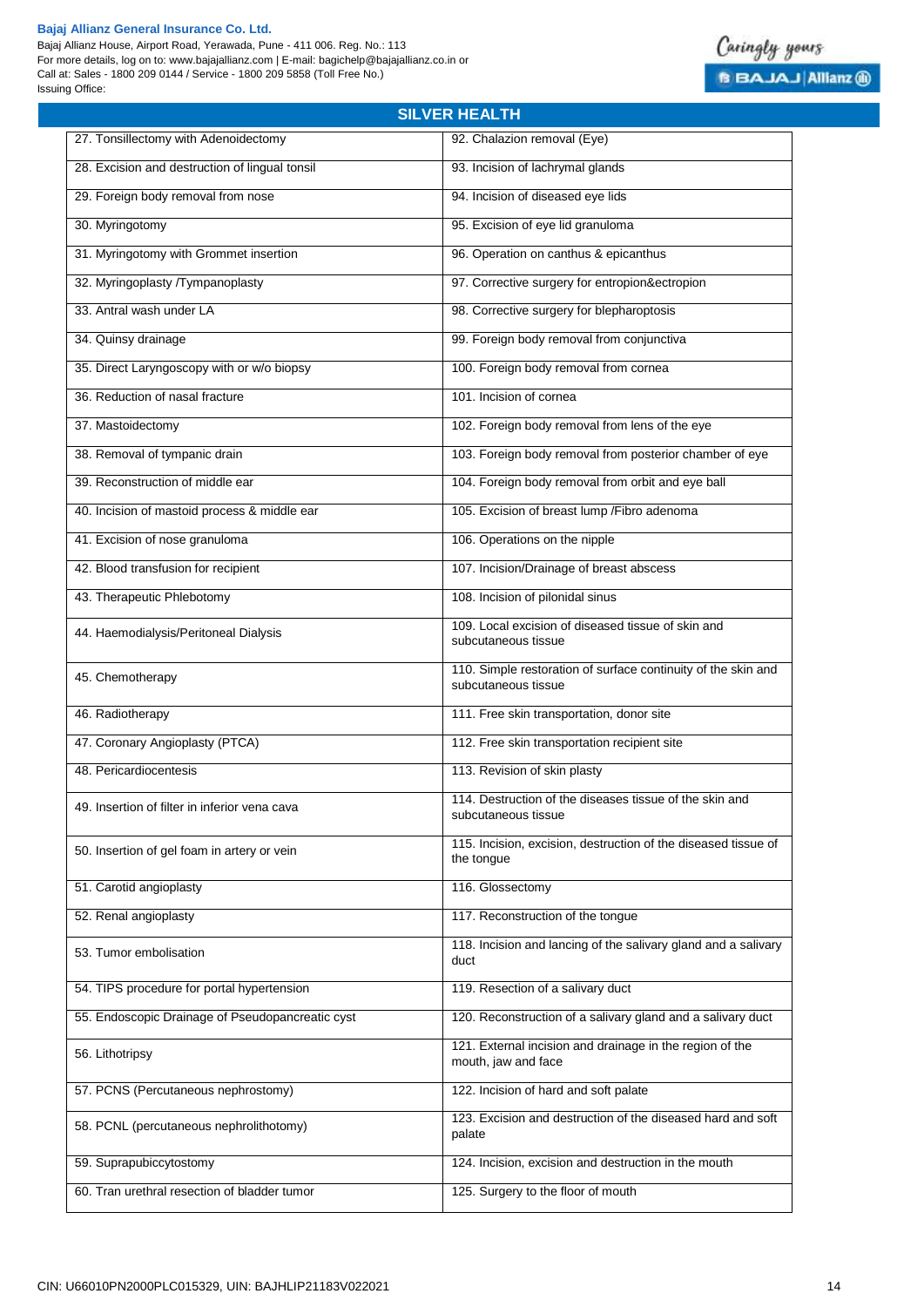

| <b>SILVER HEALTH</b>  |                                                            |
|-----------------------|------------------------------------------------------------|
| 61. Hydrocele surgery | 126. Palatoplasty                                          |
| 62. Epididymectomy    | 127. Transoral incision and drainage of pharyngeal abscess |
| 63. Orchidectomy      | 128. Dilatation and curettage                              |
| 64. Herniorrhaphy     | 129. Myomectomies                                          |
| 65. Hernioplasty      | 130. Simple Oophorectomies                                 |

**i.** The standard exclusions and waiting periods are applicable to all of the above procedures depending on the medical condition/disease under treatment. Only 24 hours hospitalization is not mandatory.

### **Annexure II:-**

# **List I: List of Non-Medical Items**

| SL<br>No                | Item                                                                    |                                                                |
|-------------------------|-------------------------------------------------------------------------|----------------------------------------------------------------|
| 1                       | <b>BABY FOOD</b>                                                        | Not Payable                                                    |
| $\overline{\mathbf{c}}$ | <b>BABY UTILITIES CHARGES</b>                                           | Not Payable                                                    |
| 3                       | <b>BEAUTY SERVICES</b>                                                  | Not Payable                                                    |
| 4                       | <b>BELTS/BRACES</b>                                                     | Not Payable                                                    |
| 5                       | <b>BUDS</b>                                                             | Not Payable                                                    |
| 6                       | <b>COLD PACK/HOT PACK</b>                                               | Not Payable                                                    |
| 7                       | <b>CARRY BAGS</b>                                                       | Not Payable                                                    |
| 8                       | <b>EMAIL / INTERNET CHARGES</b>                                         | Not Payable                                                    |
| 9                       | FOOD CHARGES (OTHER THAN PATIENT'S DIET PROVIDED<br><b>BY HOSPITAL)</b> | Not Payable                                                    |
| 10                      | <b>LEGGINGS</b>                                                         | Essential in bariatric and varicose vein surgery and should be |
|                         |                                                                         | considered for these conditions where                          |
| 11                      | <b>LAUNDRY CHARGES</b>                                                  | Not Payable                                                    |
| 12                      | <b>MINERAL WATER</b>                                                    | Not Payable                                                    |
| 13                      | <b>SANITARY PAD</b>                                                     | Not Payable                                                    |
| 14                      | <b>TELEPHONE CHARGES</b>                                                | Not Payable                                                    |
| 15                      | <b>GUEST SERVICES</b>                                                   | Not Payable                                                    |
| 16                      | <b>CREPE BANDAGE</b>                                                    | Not Payable                                                    |
| 17                      | DIAPER OF ANY TYPE                                                      | Not Payable                                                    |
| 18                      | <b>EYELET COLLAR</b>                                                    | Not Payable                                                    |
| 19                      | <b>SLINGS</b>                                                           | Not Payable                                                    |
| 20                      | BLOOD GROUPING AND CROSS MATCHING OF DONORS                             | Not Payable                                                    |
| 21                      | SERVICE CHARGES WHERE NURSING CHARGES ALSO<br><b>CHARGED</b>            | Not Payable                                                    |
| 22                      | <b>TELEVISION CHARGES</b>                                               | Not Payable                                                    |
| 23                      | <b>SURCHA RGES</b>                                                      | Not Payable                                                    |
| 24                      | <b>ATTENDANT CHARGES</b>                                                | Not Payable                                                    |
| 25                      | EXTRA DIET OF PATIENT (OTHER THAN THAT WHICH                            | Not Payable                                                    |
|                         | FORMS PART OF BED CHARGE)                                               |                                                                |
| 26                      | <b>BIRTH CERTIFICATE</b>                                                | Not Payable                                                    |
| 27                      | <b>CERTIFICATE CHARGES</b>                                              | Not Payable                                                    |
| 28                      | <b>COURIER CHARGES</b>                                                  | Not Payable                                                    |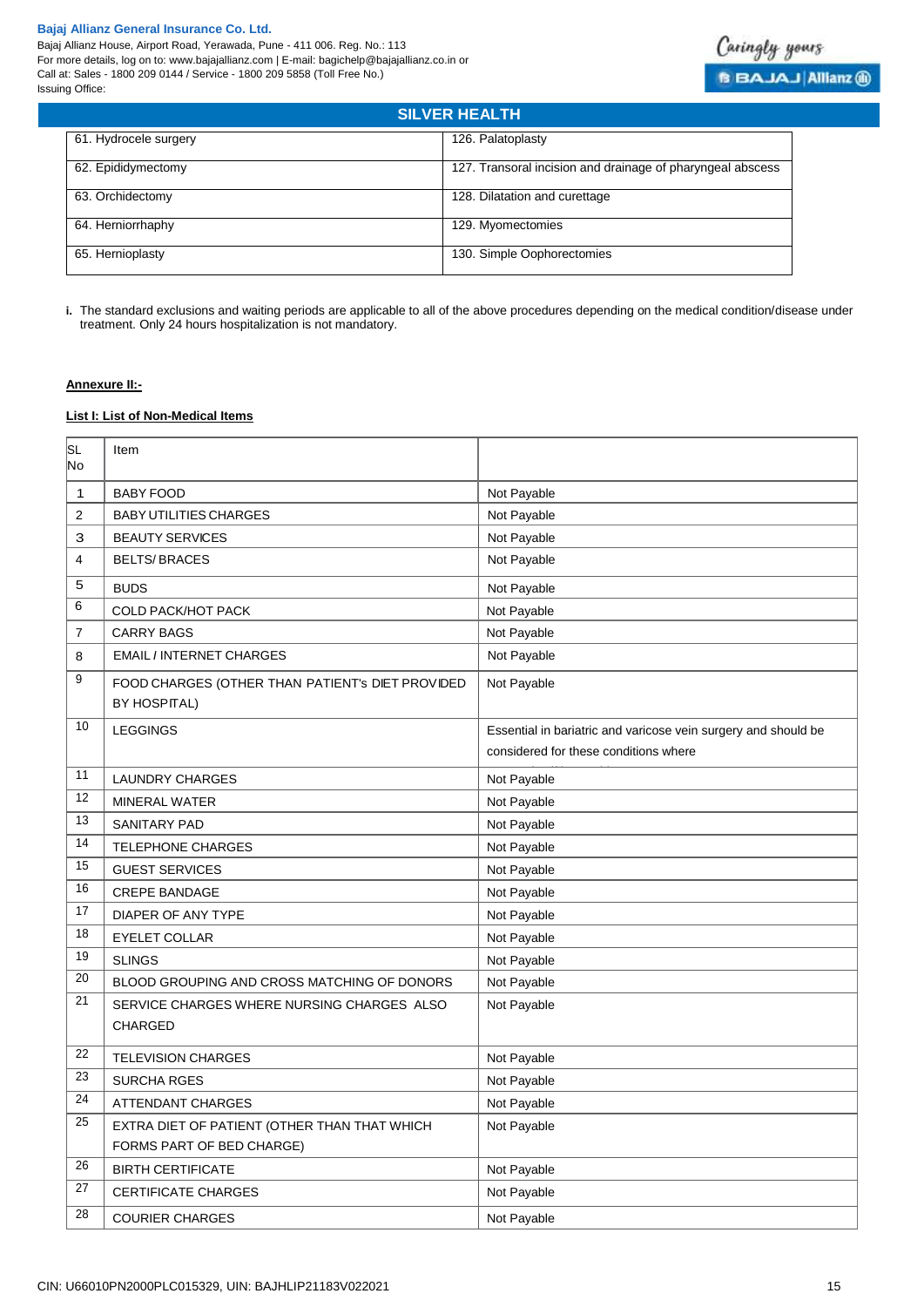Bajaj Allianz House, Airport Road, Yerawada, Pune - 411 006. Reg. No.: 113 For more details, log on to: www.bajajallianz.com | E-mail: bagichelp@bajajallianz.co.in or Call at: Sales - 1800 209 0144 / Service - 1800 209 5858 (Toll Free No.) Issuing Office:



# **SILVER HEALTH**

| 29 | <b>CONVEYANCE CHARGES</b>                                                                               | Not Payable |
|----|---------------------------------------------------------------------------------------------------------|-------------|
| 30 | MEDICAL CERTIFICATE                                                                                     | Not Payable |
| 31 | <b>MEDICAL RECORDS</b>                                                                                  | Not Payable |
| 32 | PHOTOCOPIES CHARGES                                                                                     | Not Payable |
| 33 | <b>MORTUARY CHARGES</b>                                                                                 | Not Payable |
| 34 | <b>WALKING AIDS CHARGES</b>                                                                             | Not Payable |
| 35 | OXYGEN CYLINDER (FOR USAGE OUTSIDE THE HOSPITAL)                                                        | Not Payable |
| 36 | <b>SPACER</b>                                                                                           | Not Payable |
| 37 | SPIROMETRE                                                                                              | Not Payable |
| 38 | NEBULIZER KIT                                                                                           | Not Payable |
| 39 | <b>STEAM INHALER</b>                                                                                    | Not Payable |
| 40 | <b>ARMSLING</b>                                                                                         | Not Payable |
| 41 | <b>THERMOMETER</b>                                                                                      | Not Payable |
| 42 | CERVICAL COLLAR                                                                                         | Not Payable |
| 43 | <b>SPLINT</b>                                                                                           | Not Payable |
| 44 | <b>DIABETIC FOOT WEAR</b>                                                                               | Not Payable |
| 45 | KNEE BRACES (LONG/ SHORT/ HINGED)                                                                       | Not Payable |
| 46 | KNEE IMMOBILIZER/S HOULDER IMMOBILIZER                                                                  | Not Payable |
| 47 | <b>LUMBOSACRAL BELT</b>                                                                                 | Not Payable |
| 48 | NIMBUS BED OR WATER OR AIR BED CHARGES                                                                  | Not Payable |
| 49 | AMBULANCE COLLAR                                                                                        | Not Payable |
| 50 | AMBULANCE EQUIPMENT                                                                                     | Not Payable |
| 51 | ABDOMINAL BINDER                                                                                        | Not Payable |
| 52 | PRIVATE NURSES CHARGES - SPECIAL NURSING<br><b>CHARGES</b>                                              | Not Payable |
| 53 | <b>SUGAR FREE Tablets</b>                                                                               | Not Payable |
| 54 | CREAMS POWDERS LOTIONS (Toiletries are not payable, only<br>prescribed medical pharmaceuticals payable) | Not Payable |
| 55 | <b>ECG ELECTRODES</b>                                                                                   | Not Payable |
| 56 | <b>GLOVES</b>                                                                                           | Not Payable |
| 57 | <b>NEBULISATION KIT</b>                                                                                 | Not Payable |
| 58 | ANY KIT WITH NO DETAILS MENTIONED [DELIVERY KIT,<br>ORTHOKIT, RECOVERY KIT, ETC]                        | Not Payable |
| 59 | KIDNEY TRAY                                                                                             | Not Payable |
| 60 | <b>MASK</b>                                                                                             | Not Payable |
| 61 | <b>OUNCE GLASS</b>                                                                                      | Not Payable |
| 62 | <b>OXYGEN MASK</b>                                                                                      | Not Payable |
| 63 | PELVIC TRACTION BELT                                                                                    | Not Payable |
| 64 | PAN CAN                                                                                                 | Not Payable |
| 65 | TROLLY COVER                                                                                            | Not Payable |
| 66 | UROMETER, URINE JUG                                                                                     | Not Payable |
| 68 | VASOFIX SAFETY                                                                                          | Not Payable |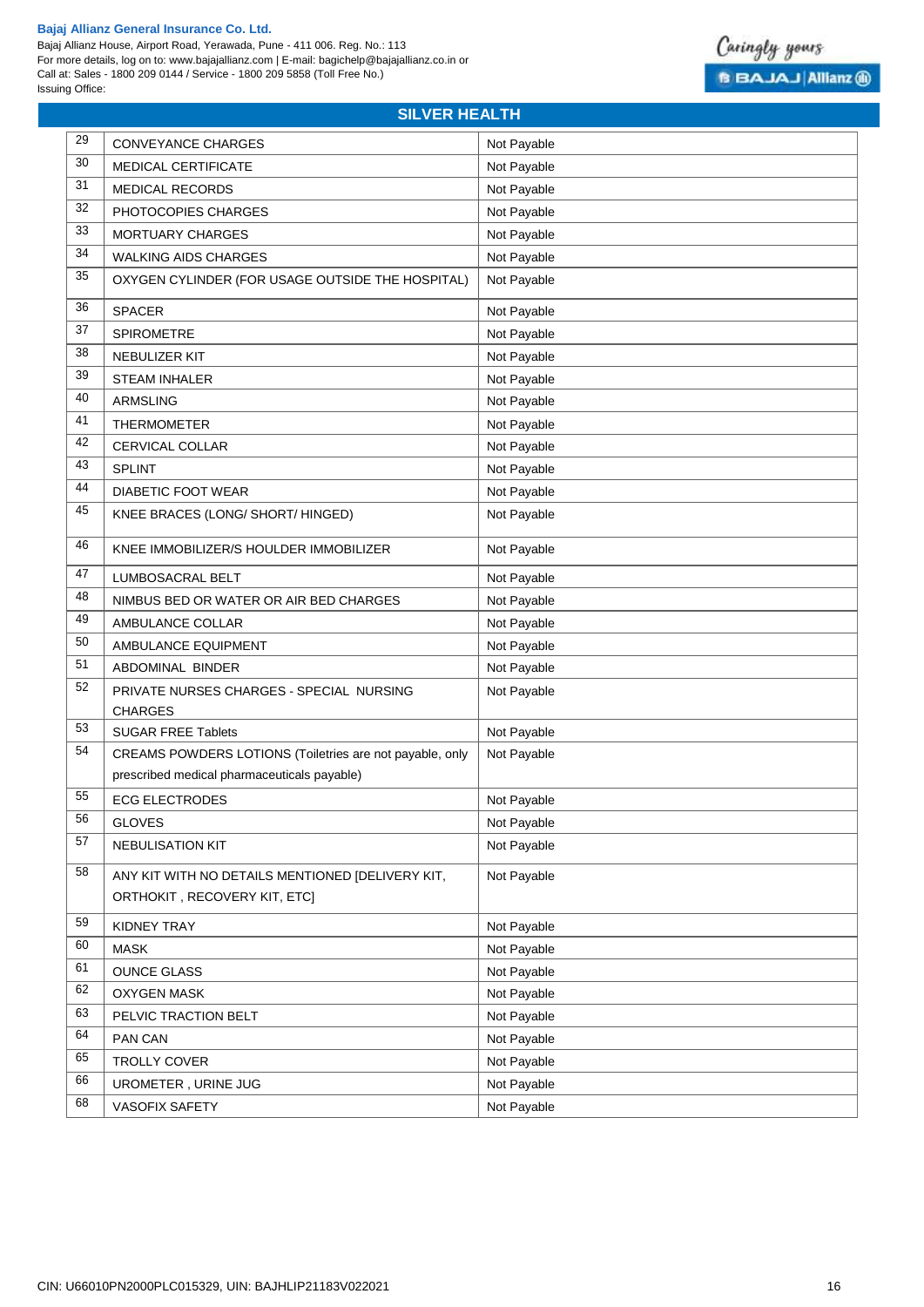Bajaj Allianz House, Airport Road, Yerawada, Pune - 411 006. Reg. No.: 113 For more details, log on to: www.bajajallianz.com | E-mail: bagichelp@bajajallianz.co.in or Call at: Sales - 1800 209 0144 / Service - 1800 209 5858 (Toll Free No.) Issuing Office:



# **SILVER HEALTH**

# **List ll - ltems that are to be subsumed into Room Charges**

| <b>S. No.</b>  | Item                                                |
|----------------|-----------------------------------------------------|
| 1              | <b>BABY CHARGES (UNLESS SPECIFIED /INDICATED)</b>   |
| 2              | <b>HAND WASH</b>                                    |
| 3              | SHOE COVER                                          |
| 4              | CAPS                                                |
| 5              | <b>CARDLE CHARGES</b>                               |
| 6              | <b>COMB</b>                                         |
| $\overline{7}$ | EAU-DE-COLOGNE/ROOM FRESHNERS                       |
| 8              | FOOT COVER                                          |
| 9              | <b>GOWN</b>                                         |
| 10             | <b>SLIPPERS</b>                                     |
| 11             | <b>TISSUE PAPPER</b>                                |
| 12             | <b>TOOTH PASTE</b>                                  |
| 13             | <b>TOOTH BRUSH</b>                                  |
| 14             | <b>BED PAN</b>                                      |
| 15             | <b>FACE MASK</b>                                    |
| 16             | <b>FLEXI MASK</b>                                   |
| 17             | <b>HAND HOLDER</b>                                  |
| 18             | <b>SPUTUM CUP</b>                                   |
| 19             | <b>DISINEFCTANT LOTIONS</b>                         |
| 20             | <b>LUXURY TAX</b>                                   |
| 21             | <b>HVAC</b>                                         |
| 22             | HOUSE KEEPING CHARGES                               |
| 23             | AIR CONDITIONER CHARGES                             |
| 24             | IM IV INJECTION CHARGES                             |
| 25             | <b>CLEAN SHEET</b>                                  |
| 26             | BLANKET/WARMER BLANKET                              |
| 27             | <b>ADMISSION KIT</b>                                |
| 28             | <b>DIABETIC CHART CHARGES</b>                       |
| 29             | DOCUMENTATION CHARGES/ADMINISTRATIVE EXPENSES       |
| 30             | <b>DISCHARGE PROCEDURE CHARGES</b>                  |
| 31             | <b>DAILY CHART CHARGES</b>                          |
| 32             | ENTRANCE PASS / VISITORS PASS CHARGES               |
| 33             | EXPENSES RELATED TO PRESCRIPTION ON DISCHARGE       |
| 34             | FILE OPENING CHARGES                                |
| 35             | INCTDENTAL EXPENSES / MtSC. CHARGES (NOT EXPLATNED) |
| 36             | PATIENT IDENTIFICATION BAND / NAME TAG              |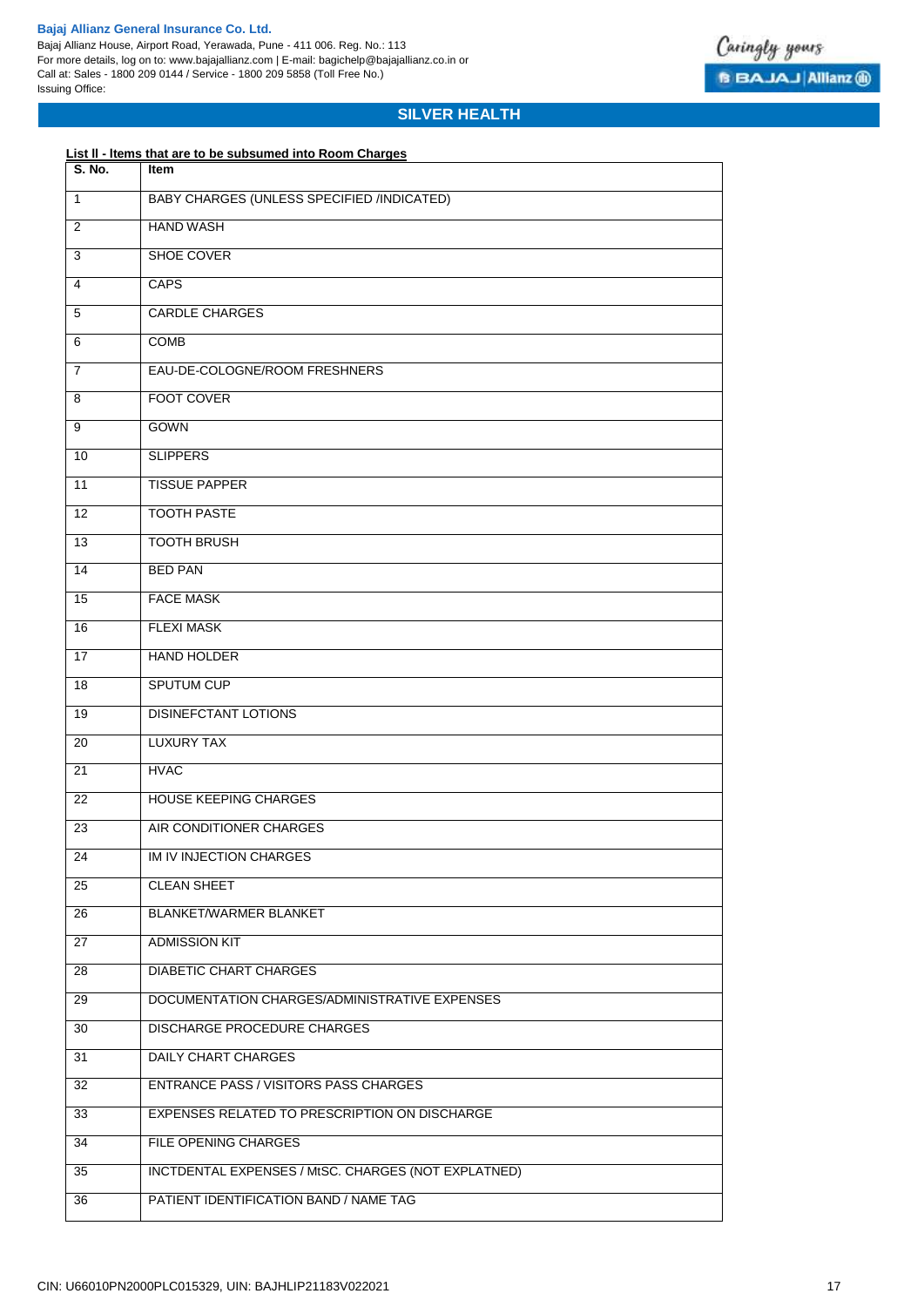Bajaj Allianz House, Airport Road, Yerawada, Pune - 411 006. Reg. No.: 113 For more details, log on to: www.bajajallianz.com | E-mail: bagichelp@bajajallianz.co.in or Call at: Sales - 1800 209 0144 / Service - 1800 209 5858 (Toll Free No.) Issuing Office:



**SILVER HEALTH**

PULSEOXYMETER CHARGES

### **List III- ltems that are to be subsumed into Procedure Charges**

| S. No.          | Item                                               |
|-----------------|----------------------------------------------------|
| $\mathbf{1}$    | HAIR REMOVAL CREAM                                 |
| $\overline{2}$  | DISPOSABLES RAZORS CHARGES (for site preparations) |
| 3               | <b>EYE PAD</b>                                     |
| 4               | <b>EYE SHEILD</b>                                  |
| $\overline{5}$  | <b>CAMERA COVER</b>                                |
| $\overline{6}$  | <b>DVD, CD CHARGES</b>                             |
| $\overline{7}$  | <b>GAUSE SOFT</b>                                  |
| 8               | <b>GAUZE</b>                                       |
| $\overline{9}$  | WARD AND THEATRE BOOKING CHARGES                   |
| 10              | ARTHROSCOPE AND ENDOSCOPY INSTRUMENTS              |
| 11              | MICROSCOPE COVER                                   |
| 12              | SURGICAL BLADES, HARMONICSCALPEL, SHAVER           |
| $\overline{13}$ | <b>SURGICAL DRILL</b>                              |
| $\overline{14}$ | <b>EYE KIT</b>                                     |
| $\overline{15}$ | <b>EYE DRAPE</b>                                   |
| 16              | <b>X-RAY FILM</b>                                  |
| 17              | <b>BOYLES APPARATUS CHARGES</b>                    |
| 18              | <b>COTTON</b>                                      |
| $\overline{19}$ | <b>COTTON BANDAGE</b>                              |
| 20              | <b>SURGICAL TAPE</b>                               |
| 21              | <b>APRON</b>                                       |
| 22              | <b>TORNIQUET</b>                                   |
| 23              | ORTHOBUNDLE, GYNAEC BUNDLE                         |

### **List lV - ltems that are to be subsumed into costs of treatment**

| <b>S. No.</b> | <b>Item</b>                                                    |
|---------------|----------------------------------------------------------------|
|               | ADMISSION/REGISTRATION CHARGES                                 |
| $\mathcal{P}$ | HOSPITALIZATION FOR EVALUATION/DIAGNOSTIC PURPOSE              |
| 3             | URINE CONTAINER                                                |
| 4             | BLOOD RESERVATION CHARGES AND ANTE NATAL BOOKING CHARGES       |
| 5             | <b>BIPAP MACHINE</b>                                           |
| 6             | CPAP/CAPD EQUIPMENTS                                           |
| 7             | <b>INFUSION PUMP-COST</b>                                      |
| 8             | HYDROGEN PERPOXIDE\SPIRIT\DISINFECTION ETC                     |
| 9             | NUTTRITION PLANNING CHARGES - DIETICIAN CHARGES - DIET CHARGES |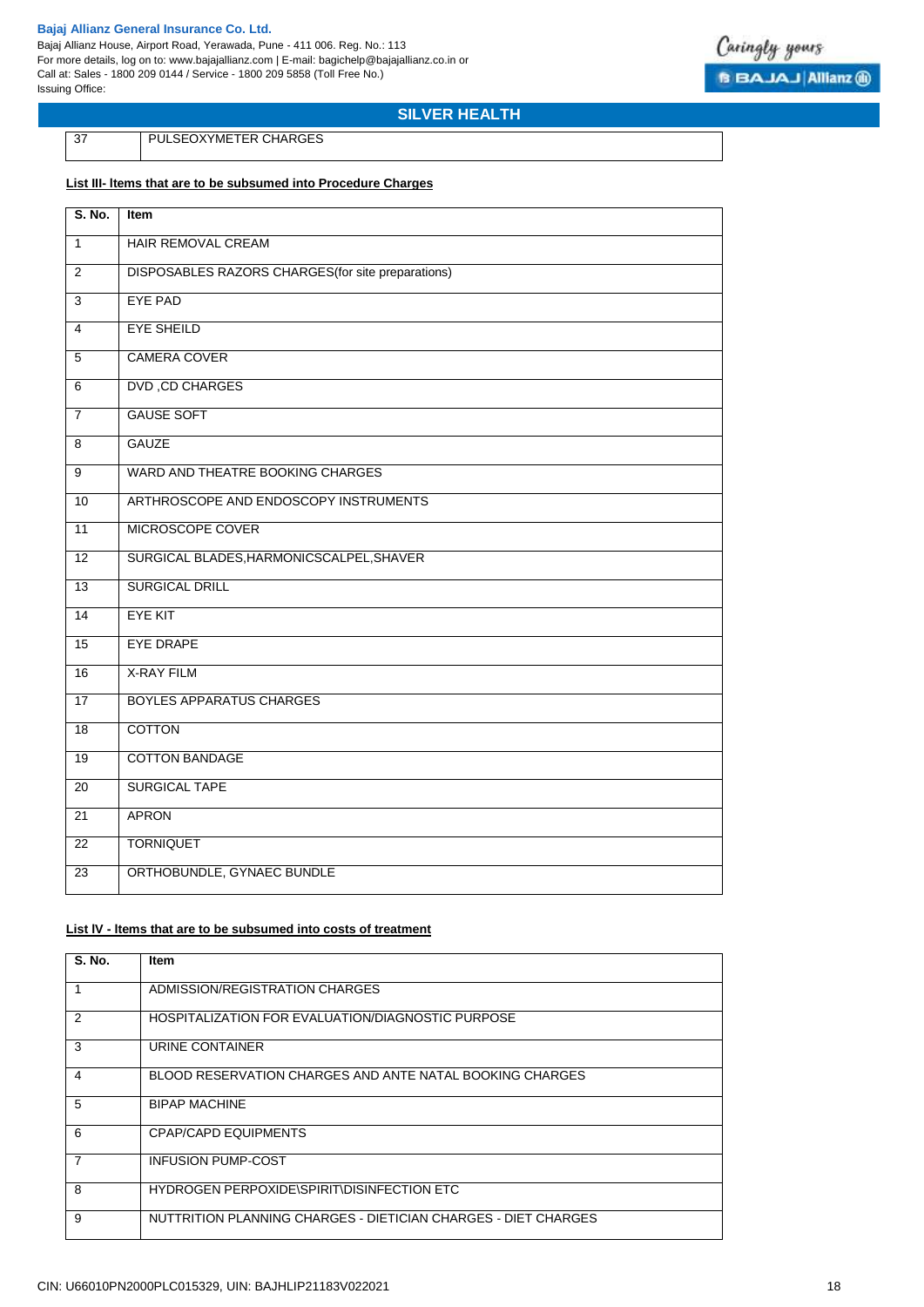5

# **SILVER HEALTH**

| 10 | <b>HIV KIT</b>                     |
|----|------------------------------------|
| 11 | ANTISEPTIC MOUTHWASH               |
| 12 | <b>LOZENGES</b>                    |
| 13 | <b>MOUTH PAINT</b>                 |
| 14 | <b>VACCINATION CHARGES</b>         |
| 15 | ALCOHOL SWABES                     |
| 16 | <b>SCRUB SOLUTION / STERILLIUM</b> |
| 17 | <b>GLUCOMETER &amp; STRIPS</b>     |
| 18 | <b>URINE BAG</b>                   |

# **Annexure III: ICD specific for Mental Illness**

| <b>ICD Codes</b> | <b>ICD Description</b>                                                             |
|------------------|------------------------------------------------------------------------------------|
| F <sub>0</sub>   | Dementia in Alzheimer disease                                                      |
| F <sub>02</sub>  | Dementia in other diseases classified elsewhere                                    |
| F <sub>03</sub>  | Unspecified dementia                                                               |
| F05              | Delirium, not induced by alcohol and other psychoactive substances                 |
| F07              | Personality and behavioural disorders due to brain disease, damage and dysfunction |
| F <sub>09</sub>  | Unspecified organic or symptomatic mental disorder                                 |
| F <sub>20</sub>  | Schizophrenia                                                                      |
| F <sub>21</sub>  | Schizotypal disorder                                                               |
| F <sub>22</sub>  | Persistent delusional disorders                                                    |
| F <sub>23</sub>  | Acute and transient psychotic disorders                                            |
| F <sub>24</sub>  | Induced delusional disorder                                                        |
| F <sub>25</sub>  | Schizoaffective disorders                                                          |
| F31              | Bipolar affective disorder                                                         |
| F32              | Depressive episode                                                                 |
| F33              | Recurrent depressive disorder                                                      |
| F40              | Phobic anxiety disorders                                                           |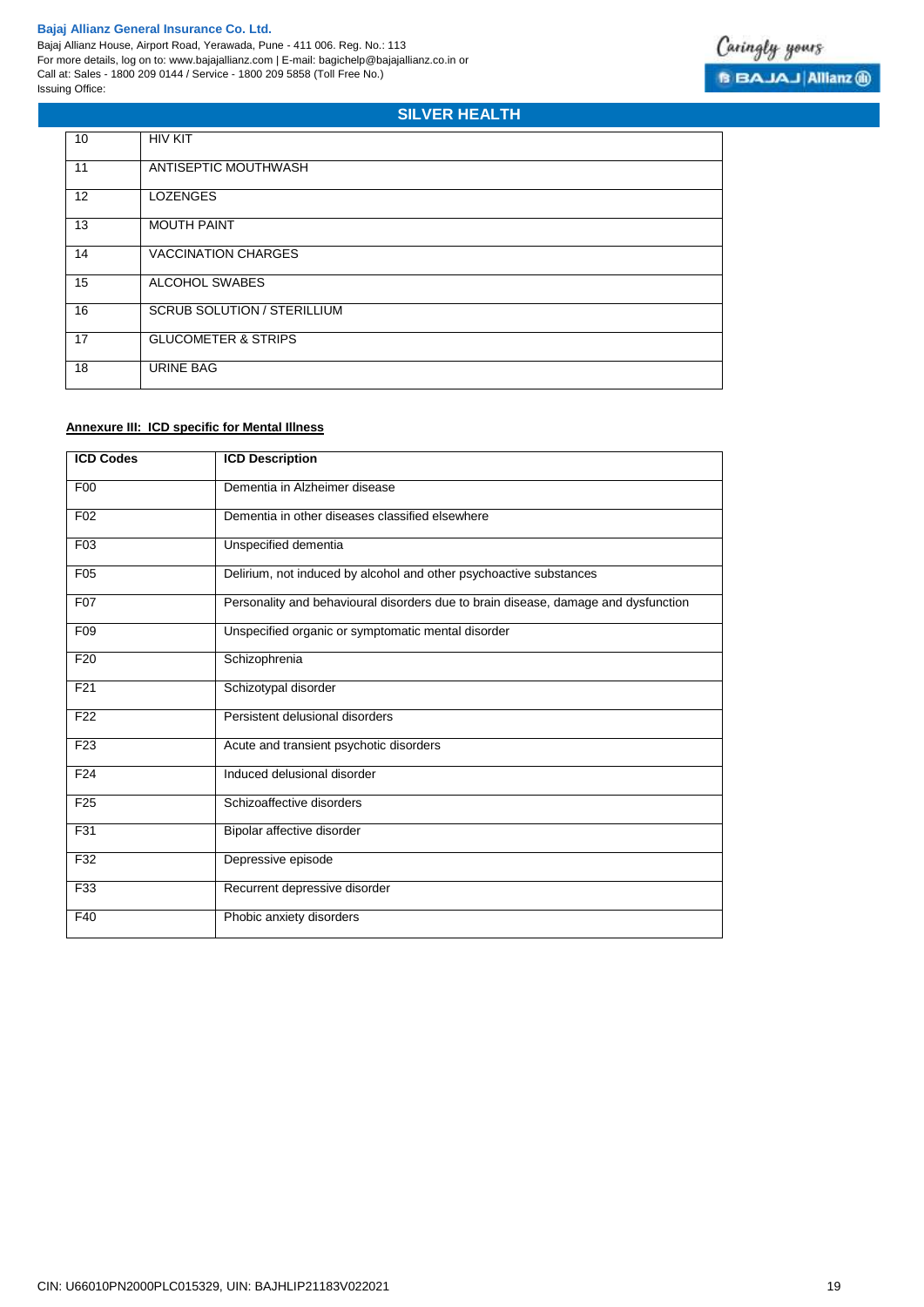Bajaj Allianz House, Airport Road, Yerawada, Pune - 411 006. Reg. No.: 113 For more details, log on to: www.bajajallianz.com | E-mail: bagichelp@bajajallianz.co.in or Call at: Sales - 1800 209 0144 / Service - 1800 209 5858 (Toll Free No.) Issuing Office:



# **SILVER HEALTH**

| <b>Annexure IV:</b><br>Contact details of the Ombudsman offices |                                                                   |  |  |
|-----------------------------------------------------------------|-------------------------------------------------------------------|--|--|
| <b>Office Details</b>                                           | <b>Jurisdiction of Office</b><br><b>Union Territory, District</b> |  |  |
| <b>AHMEDABAD -</b>                                              |                                                                   |  |  |
| Office of the Insurance Ombudsman,                              |                                                                   |  |  |
| Jeevan Prakash Building, 6th floor,                             | Gujarat,                                                          |  |  |
| Tilak Marg, Relief Road,                                        | Dadra & Nagar Haveli,                                             |  |  |
| Ahmedabad - 380 001.                                            | Daman and Diu.                                                    |  |  |
| Tel.: 079 - 25501201/02/05/06                                   |                                                                   |  |  |
| Email: bimalokpal.ahmedabad@cioins.co.in                        |                                                                   |  |  |
| (mailto:bimalokpal.ahmedabad@cioins.co.in)                      |                                                                   |  |  |
| <b>BENGALURU -</b>                                              |                                                                   |  |  |
| Office of the Insurance Ombudsman,                              |                                                                   |  |  |
| Jeevan Soudha Building, PID No. 57-27-N-19                      |                                                                   |  |  |
| Ground Floor, 19/19, 24th Main Road,                            |                                                                   |  |  |
| JP Nagar, Ist Phase,                                            | Karnataka.                                                        |  |  |
| Bengaluru - 560 078.                                            |                                                                   |  |  |
| Tel.: 080 - 26652048 / 26652049                                 |                                                                   |  |  |
| Email: bimalokpal.bengaluru@cioins.co.in                        |                                                                   |  |  |
| (mailto:bimalokpal.bengaluru@cioins.co.in)                      |                                                                   |  |  |
| <b>BHOPAL -</b>                                                 |                                                                   |  |  |
| Office of the Insurance Ombudsman,                              |                                                                   |  |  |
| Janak Vihar Complex, 2nd Floor,                                 |                                                                   |  |  |
| 6, Malviya Nagar, Opp. Airtel Office,                           | Madhya Pradesh<br>Chattisgarh.                                    |  |  |
| Near New Market,                                                |                                                                   |  |  |
| Bhopal - 462 003.                                               |                                                                   |  |  |
| Tel.: 0755 - 2769201 / 2769202                                  |                                                                   |  |  |
| Fax: 0755 - 2769203                                             |                                                                   |  |  |
| Email: bimalokpal.bhopal@cioins.co.in                           |                                                                   |  |  |
| (mailto:bimalokpal.bhopal@cioins.co.in)                         |                                                                   |  |  |
| <b>BHUBANESHWAR -</b>                                           |                                                                   |  |  |
| Office of the Insurance Ombudsman,                              |                                                                   |  |  |
| 62, Forest park,                                                |                                                                   |  |  |
| Bhubneshwar - 751 009.                                          | Orissa.                                                           |  |  |
| Tel.: 0674 - 2596461 /2596455                                   |                                                                   |  |  |
| Fax: 0674 - 2596429                                             |                                                                   |  |  |
| Email: bimalokpal.bhubaneswar@cioins.co.in                      |                                                                   |  |  |
| (mailto:bimalokpal.bhubaneswar@cioins.co.in)                    |                                                                   |  |  |
|                                                                 |                                                                   |  |  |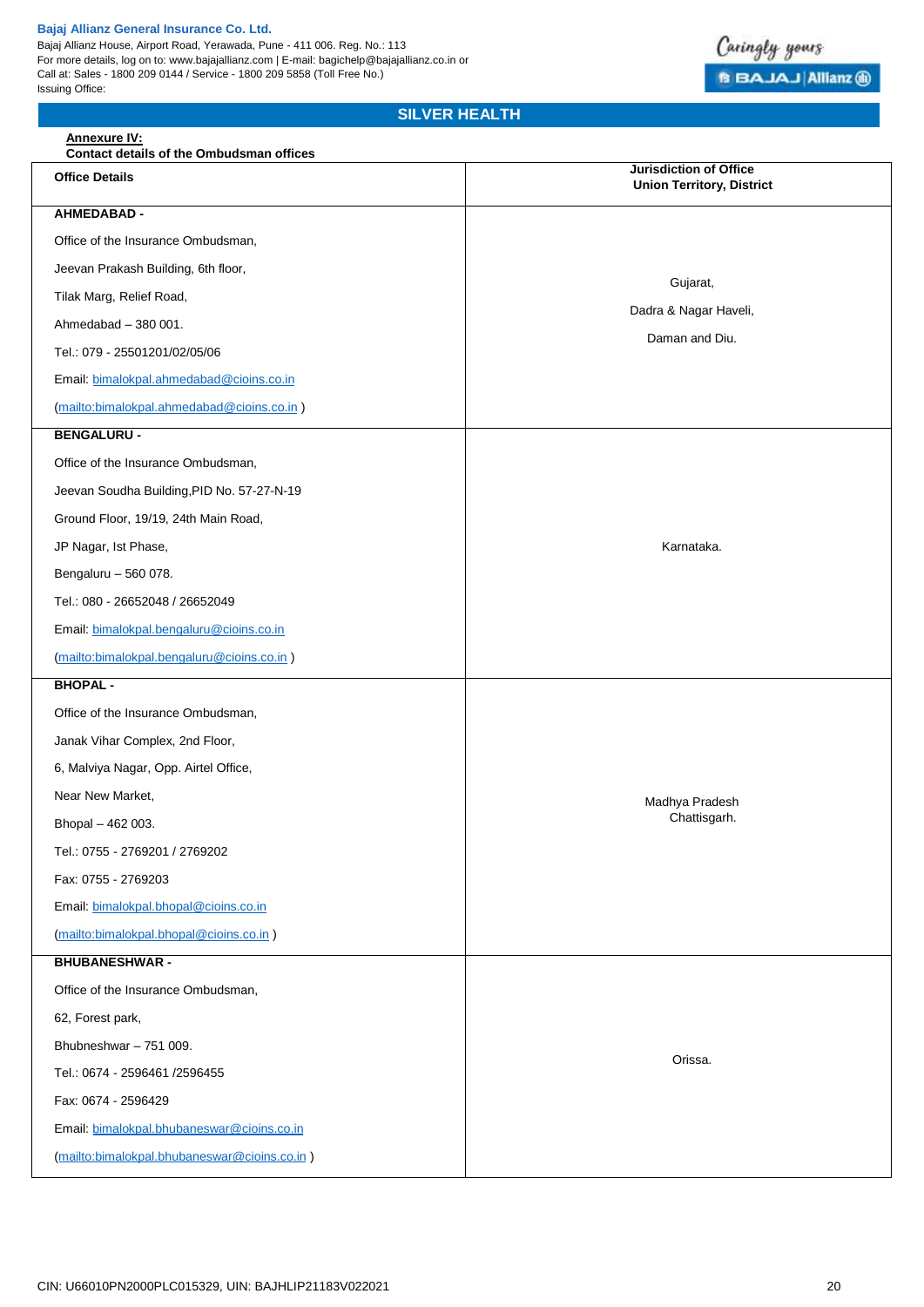Bajaj Allianz House, Airport Road, Yerawada, Pune - 411 006. Reg. No.: 113 For more details, log on to: www.bajajallianz.com | E-mail: bagichelp@bajajallianz.co.in or Call at: Sales - 1800 209 0144 / Service - 1800 209 5858 (Toll Free No.) Issuing Office:

# Caringly yours **B BAJAJ Allianz @**

| <b>SILVER HEALTH</b>                        |                                                                                            |  |  |
|---------------------------------------------|--------------------------------------------------------------------------------------------|--|--|
| <b>Office Details</b>                       | <b>Jurisdiction of Office</b><br><b>Union Territory, District</b>                          |  |  |
| <b>CHANDIGARH -</b>                         |                                                                                            |  |  |
| Office of the Insurance Ombudsman,          |                                                                                            |  |  |
| S.C.O. No. 101, 102 & 103, 2nd Floor,       |                                                                                            |  |  |
| Batra Building, Sector 17 - D,              | Punjab,<br>Haryana(excluding Gurugram, Faridabad, Sonepat and Bahadurgarh)                 |  |  |
| Chandigarh - 160 017.                       |                                                                                            |  |  |
| Tel.: 0172 - 2706196 / 2706468              | Himachal Pradesh, Union Territories of Jammu & Kashmir,                                    |  |  |
| Fax: 0172 - 2708274                         | Ladakh & Chandigarh.                                                                       |  |  |
| Email: bimalokpal.chandigarh@cioins.co.in   |                                                                                            |  |  |
| (mailto:bimalokpal.chandigarh@cioins.co.in) |                                                                                            |  |  |
| <b>CHENNAI-</b>                             |                                                                                            |  |  |
| Office of the Insurance Ombudsman,          |                                                                                            |  |  |
| Fatima Akhtar Court, 4th Floor, 453,        |                                                                                            |  |  |
| Anna Salai, Teynampet,                      | Tamil Nadu,                                                                                |  |  |
| CHENNAI - 600 018.                          | <b>Tamil Nadu</b><br>PuducherryTown and<br>Karaikal (which are part of Puducherry).        |  |  |
| Tel.: 044 - 24333668 / 24335284             |                                                                                            |  |  |
| Fax: 044 - 24333664                         |                                                                                            |  |  |
| Email: bimalokpal.chennai@cioins.co.in      |                                                                                            |  |  |
| (mailto:bimalokpal.chennai@cioins.co.in)    |                                                                                            |  |  |
| DELHI-                                      |                                                                                            |  |  |
| Office of the Insurance Ombudsman,          | Delhi &<br>Following Districts of Haryana - Gurugram, Faridabad,<br>Sonepat & Bahadurgarh. |  |  |
| 2/2 A, Universal Insurance Building,        |                                                                                            |  |  |
| Asaf Ali Road,                              |                                                                                            |  |  |
| New Delhi - 110 002.                        |                                                                                            |  |  |
| Tel.: 011 - 23232481/23213504               |                                                                                            |  |  |
| Email: bimalokpal.delhi@cioins.co.in        |                                                                                            |  |  |
| (mailto:bimalokpal.delhi@cioins.co.in)      |                                                                                            |  |  |
| <b>GUWAHATI -</b>                           |                                                                                            |  |  |
| Office of the Insurance Ombudsman,          | Assam,                                                                                     |  |  |
| Jeevan Nivesh, 5th Floor,                   | Meghalaya,                                                                                 |  |  |
| Nr. Panbazar over bridge, S.S. Road,        | Manipur,                                                                                   |  |  |
| Guwahati - 781001(ASSAM).                   | Mizoram,                                                                                   |  |  |
| Tel.: 0361 - 2632204 / 2602205              | Arunachal Pradesh,                                                                         |  |  |
| Email: bimalokpal.guwahati@cioins.co.in     | Nagaland and Tripura.                                                                      |  |  |
| (mailto:bimalokpal.guwahati@cioins.co.in)   |                                                                                            |  |  |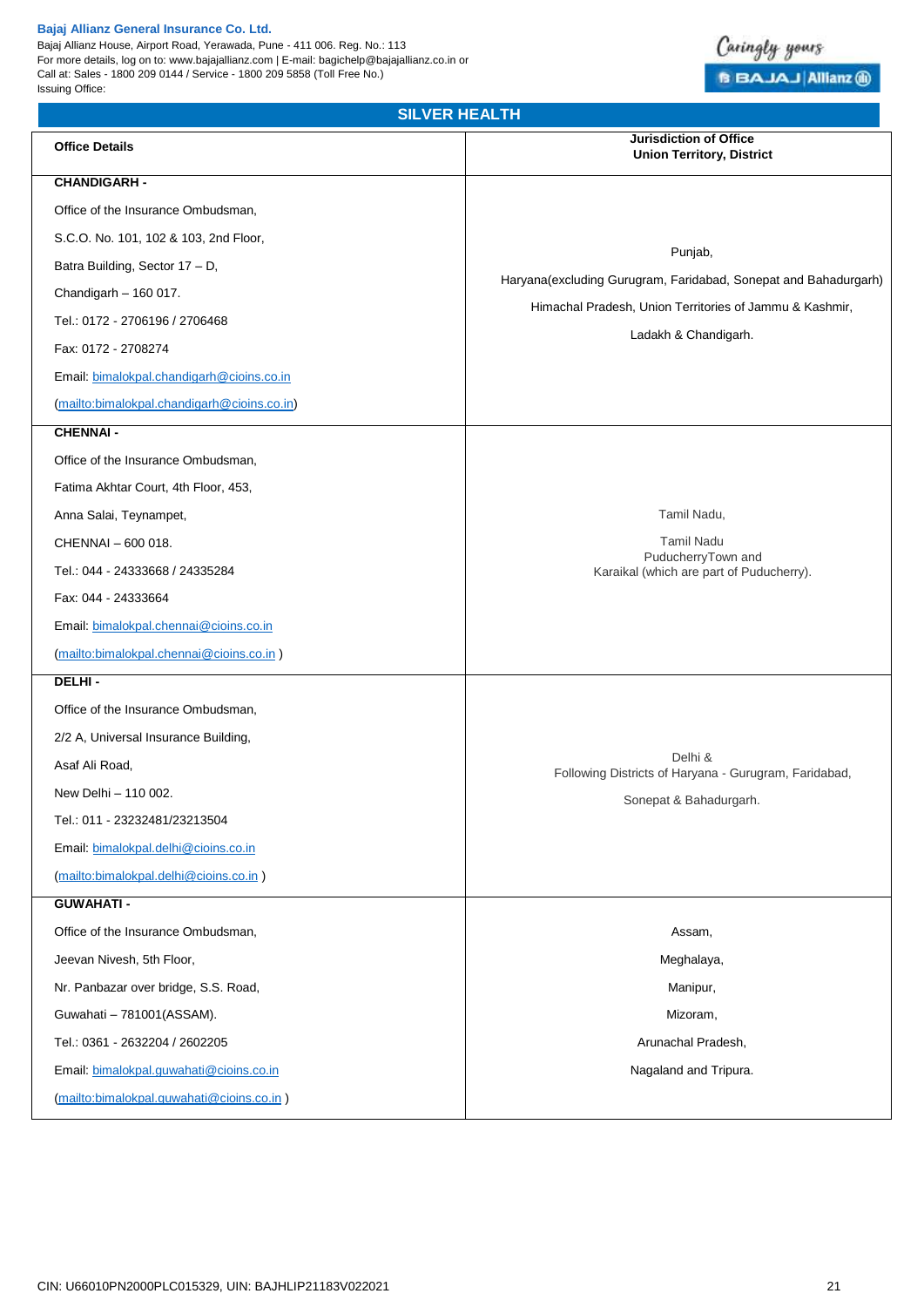Bajaj Allianz House, Airport Road, Yerawada, Pune - 411 006. Reg. No.: 113 For more details, log on to: www.bajajallianz.com | E-mail: bagichelp@bajajallianz.co.in or Call at: Sales - 1800 209 0144 / Service - 1800 209 5858 (Toll Free No.) Issuing Office:



# **SILVER HEALTH**

| <b>Office Details</b>                      | <b>Jurisdiction of Office</b><br><b>Union Territory, District</b>                    |  |
|--------------------------------------------|--------------------------------------------------------------------------------------|--|
| <b>HYDERABAD -</b>                         |                                                                                      |  |
| Office of the Insurance Ombudsman,         | Andhra Pradesh,<br>Telangana,<br>Yanam and<br>part of Union Territory of Puducherry. |  |
| 6-2-46, 1st floor, "Moin Court",           |                                                                                      |  |
| Lane Opp. Saleem Function Palace,          |                                                                                      |  |
| A. C. Guards, Lakdi-Ka-Pool,               |                                                                                      |  |
| Hyderabad - 500 004.                       |                                                                                      |  |
| Tel.: 040 - 23312122                       |                                                                                      |  |
| Fax: 040 - 23376599                        |                                                                                      |  |
| Email: bimalokpal.hyderabad@cioins.co.in   |                                                                                      |  |
| (mailto:bimalokpal.hyderabad@cioins.co.in) |                                                                                      |  |
| JAIPUR -                                   |                                                                                      |  |
| Office of the Insurance Ombudsman,         |                                                                                      |  |
| Jeevan Nidhi - II Bldg., Gr. Floor,        | Rajasthan.                                                                           |  |
| Bhawani Singh Marg,                        |                                                                                      |  |
| Jaipur - 302 005.                          |                                                                                      |  |
| Tel.: 0141 - 2740363                       |                                                                                      |  |
| Email: bimalokpal.jaipur@cioins.co.in      |                                                                                      |  |
| (mailto:bimalokpal.jaipur@cioins.co.in)    |                                                                                      |  |
| <b>ERNAKULAM -</b>                         |                                                                                      |  |
| Office of the Insurance Ombudsman,         | Kerala,<br>Lakshadweep,<br>Mahe-a part of Union Territory of Puducherry.             |  |
| 2nd Floor, Pulinat Bldg.,                  |                                                                                      |  |
| Opp. Cochin Shipyard, M. G. Road,          |                                                                                      |  |
| Ernakulam - 682 015.                       |                                                                                      |  |
| Tel.: 0484 - 2358759 / 2359338             |                                                                                      |  |
| Fax: 0484 - 2359336                        |                                                                                      |  |
| Email: bimalokpal.ernakulam@cioins.co.in   |                                                                                      |  |
| (mailto:bimalokpal.ernakulam@cioins.co.in) |                                                                                      |  |
| KOLKATA -                                  |                                                                                      |  |
| Office of the Insurance Ombudsman,         |                                                                                      |  |
| Hindustan Bldg. Annexe, 4th Floor,         | West Bengal,<br>Sikkim,<br>Andaman & Nicobar Islands.                                |  |
| 4, C.R. Avenue,                            |                                                                                      |  |
| KOLKATA - 700 072.                         |                                                                                      |  |
| Tel.: 033 - 22124339 / 22124340            |                                                                                      |  |
| Fax: 033 - 22124341                        |                                                                                      |  |
| Email: bimalokpal.kolkata@cioins.co.in     |                                                                                      |  |
| (mailto:bimalokpal.kolkata@cioins.co.in)   |                                                                                      |  |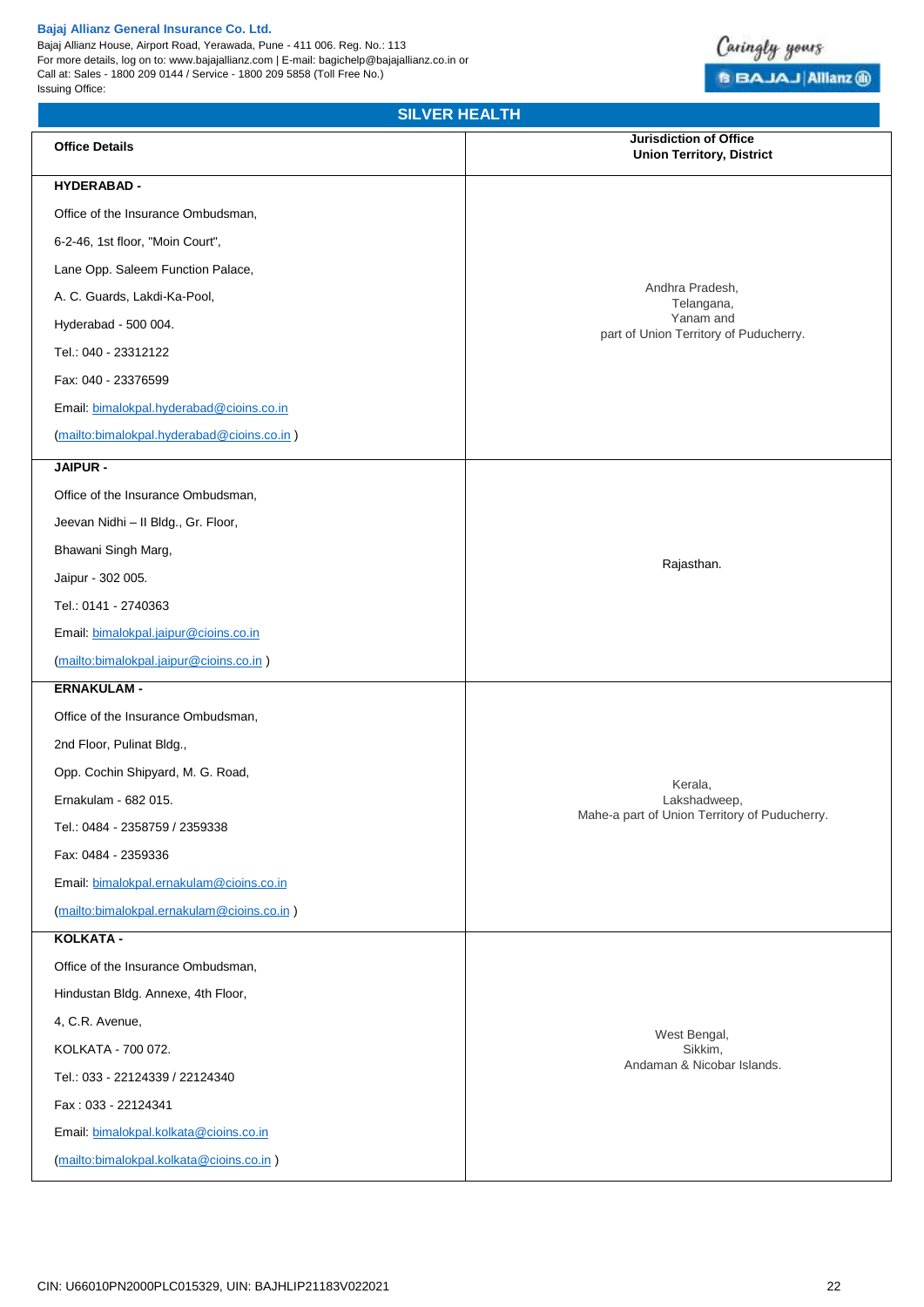Bajaj Allianz House, Airport Road, Yerawada, Pune - 411 006. Reg. No.: 113 For more details, log on to: www.bajajallianz.com | E-mail: bagichelp@bajajallianz.co.in or Call at: Sales - 1800 209 0144 / Service - 1800 209 5858 (Toll Free No.) Issuing Office:



# **SILVER HEALTH**

| <b>Office Details</b>                        | <b>Jurisdiction of Office</b><br><b>Union Territory, District</b>                                                                                                                                                                                                                                                                                                                   |
|----------------------------------------------|-------------------------------------------------------------------------------------------------------------------------------------------------------------------------------------------------------------------------------------------------------------------------------------------------------------------------------------------------------------------------------------|
| <b>LUCKNOW -</b>                             |                                                                                                                                                                                                                                                                                                                                                                                     |
| Office of the Insurance Ombudsman,           |                                                                                                                                                                                                                                                                                                                                                                                     |
| 6th Floor, Jeevan Bhawan, Phase-II,          | Districts of Uttar Pradesh:                                                                                                                                                                                                                                                                                                                                                         |
| Nawal Kishore Road, Hazratganj,              | Lalitpur, Jhansi, Mahoba, Hamirpur, Banda, Chitrakoot, Allahabad,<br>Mirzapur, Sonbhabdra, Fatehpur, Pratapgarh, Jaunpur, Varanasi,<br>Gazipur, Jalaun, Kanpur, Lucknow, Unnao, Sitapur, Lakhimpur,<br>Bahraich, Barabanki, Raebareli, Sravasti, Gonda, Faizabad, Amethi,<br>Kaushambi, Balrampur, Basti, Ambedkarnagar, Sultanpur,                                                 |
| Lucknow - 226 001.                           |                                                                                                                                                                                                                                                                                                                                                                                     |
| Tel.: 0522 - 2231330 / 2231331               |                                                                                                                                                                                                                                                                                                                                                                                     |
| Fax: 0522 - 2231310                          | Maharajgang, Santkabirnagar, Azamgarh, Kushinagar, Gorkhpur,<br>Deoria, Mau, Ghazipur, Chandauli, Ballia, Sidharathnagar.                                                                                                                                                                                                                                                           |
| Email: bimalokpal.lucknow@cioins.co.in       |                                                                                                                                                                                                                                                                                                                                                                                     |
| (mailto:bimalokpal.lucknow@cioins.co.in)     |                                                                                                                                                                                                                                                                                                                                                                                     |
| <b>MUMBAI-</b>                               |                                                                                                                                                                                                                                                                                                                                                                                     |
| Office of the Insurance Ombudsman,           |                                                                                                                                                                                                                                                                                                                                                                                     |
| 3rd Floor, Jeevan Seva Annexe,               |                                                                                                                                                                                                                                                                                                                                                                                     |
| S. V. Road, Santacruz (W),                   | Goa,                                                                                                                                                                                                                                                                                                                                                                                |
| Mumbai - 400 054.                            | Mumbai Metropolitan Region                                                                                                                                                                                                                                                                                                                                                          |
| Tel.: 69038821/23/24/25/26/27/28/28/29/30/31 | excluding Navi Mumbai & Thane.                                                                                                                                                                                                                                                                                                                                                      |
| Fax: 022 - 26106052                          |                                                                                                                                                                                                                                                                                                                                                                                     |
| Email: bimalokpal.mumbai@cioins.co.in        |                                                                                                                                                                                                                                                                                                                                                                                     |
| (mailto:bimalokpal.mumbai@cioins.co.in)      |                                                                                                                                                                                                                                                                                                                                                                                     |
| <b>NOIDA -</b>                               |                                                                                                                                                                                                                                                                                                                                                                                     |
| Office of the Insurance Ombudsman,           |                                                                                                                                                                                                                                                                                                                                                                                     |
| Bhagwan Sahai Palace                         |                                                                                                                                                                                                                                                                                                                                                                                     |
| 4th Floor, Main Road,                        | State of Uttaranchal and the following Districts of Uttar Pradesh:<br>Agra, Aligarh, Bagpat, Bareilly, Bijnor, Budaun, Bulandshehar, Etah,<br>Kanooj, Mainpuri, Mathura, Meerut, Moradabad, Muzaffarnagar,<br>Oraiyya, Pilibhit, Etawah, Farrukhabad, Firozbad,<br>Gautambodhanagar, Ghaziabad, Hardoi, Shahjahanpur, Hapur,<br>Shamli, Rampur, Kashganj, Sambhal, Amroha, Hathras, |
| Naya Bans, Sector 15,                        |                                                                                                                                                                                                                                                                                                                                                                                     |
| Distt: Gautam Buddh Nagar,                   |                                                                                                                                                                                                                                                                                                                                                                                     |
| U.P-201301.                                  | Kanshiramnagar, Saharanpur.                                                                                                                                                                                                                                                                                                                                                         |
| Tel.: 0120-2514252 / 2514253                 |                                                                                                                                                                                                                                                                                                                                                                                     |
| Email: bimalokpal.noida@cioins.co.in         |                                                                                                                                                                                                                                                                                                                                                                                     |
| (mailto:bimalokpal.noida@cioins.co.in)       |                                                                                                                                                                                                                                                                                                                                                                                     |
| <b>PATNA-</b>                                |                                                                                                                                                                                                                                                                                                                                                                                     |
| Office of the Insurance Ombudsman,           |                                                                                                                                                                                                                                                                                                                                                                                     |
| 2nd Floor, Lalit Bhawan,                     |                                                                                                                                                                                                                                                                                                                                                                                     |
| Bailey Road,                                 | Bihar,                                                                                                                                                                                                                                                                                                                                                                              |
| Patna 800 001.                               | Jharkhand.                                                                                                                                                                                                                                                                                                                                                                          |
| Tel.: 0612-2547068                           |                                                                                                                                                                                                                                                                                                                                                                                     |
| Email: bimalokpal.patna@cioins.co.in         |                                                                                                                                                                                                                                                                                                                                                                                     |
| (mailto:bimalokpal.patna@cioins.co.in)       |                                                                                                                                                                                                                                                                                                                                                                                     |